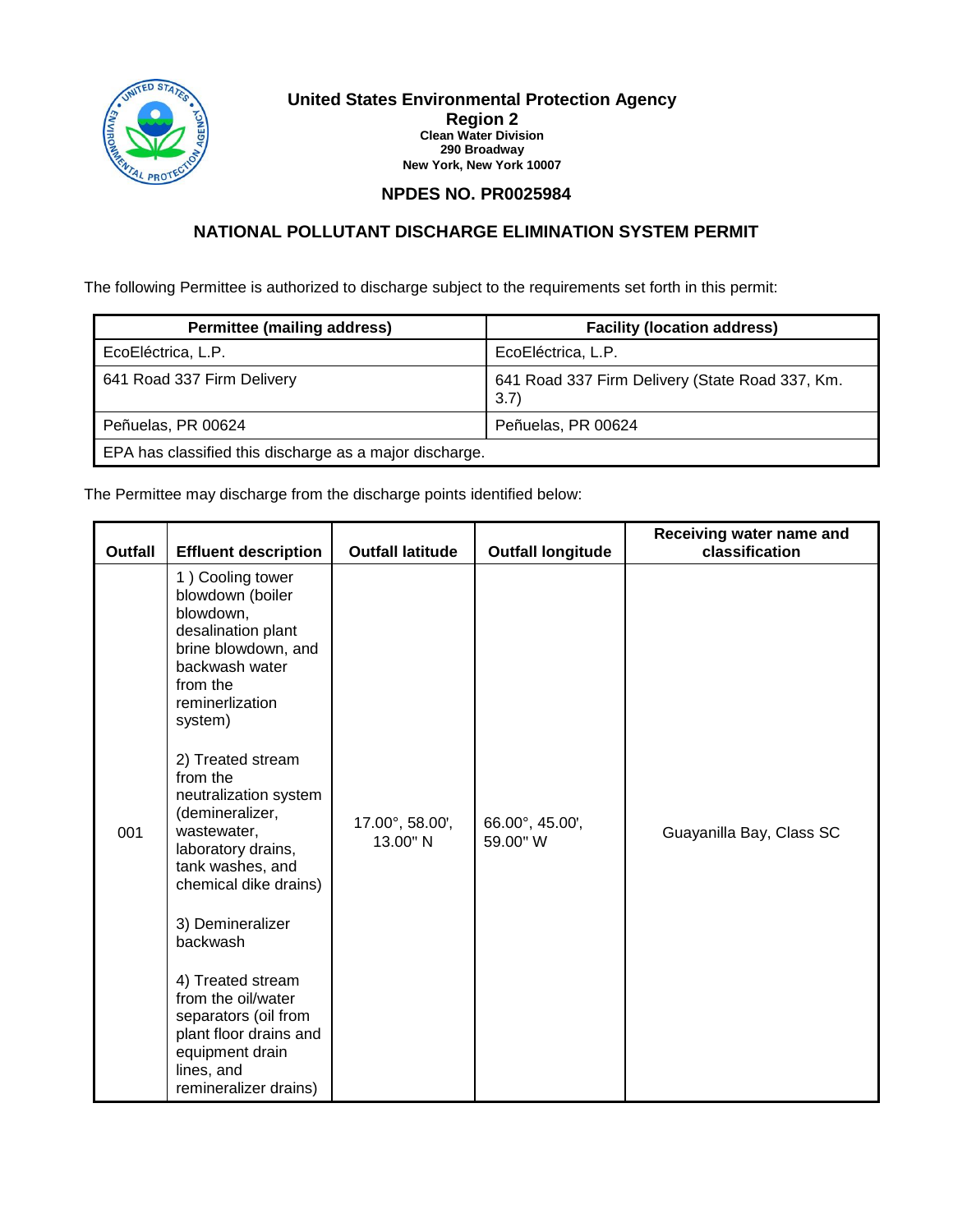| <b>Issuance</b>       | <b>Modification</b> | <b>Modification</b> | <b>Effective</b>   | <b>Expiration</b>   | <b>Renewal application</b> |
|-----------------------|---------------------|---------------------|--------------------|---------------------|----------------------------|
| date                  | date #1             | date $#2$           | date (EDP)         | date                | date                       |
| September<br>30, 2014 | January 30,<br>2015 |                     | November 1<br>2014 | October 31.<br>2019 | May 4, 2019                |

To meet the provisions of the Clean Water Act (CWA) as amended, 33 *United States Code* (U.S.C.) 1251 *et seq*. and its implementing regulations, the Permittee must comply with the requirements in this permit.

I, Joan Leary Matthews, Director, do hereby certify that this permit with all attachments is a full, true, and correct copy of the permit issued by EPA and certified by the Puerto Rico Environmental Quality Board, on \_\_\_\_\_\_\_\_\_\_\_, 2016.

> Joan Leary Matthews, Director Clean Water Division U.S. Environmental Protection Agency Region 2

\_\_\_\_\_\_\_\_\_\_\_\_\_\_\_\_\_\_\_\_\_\_\_\_\_\_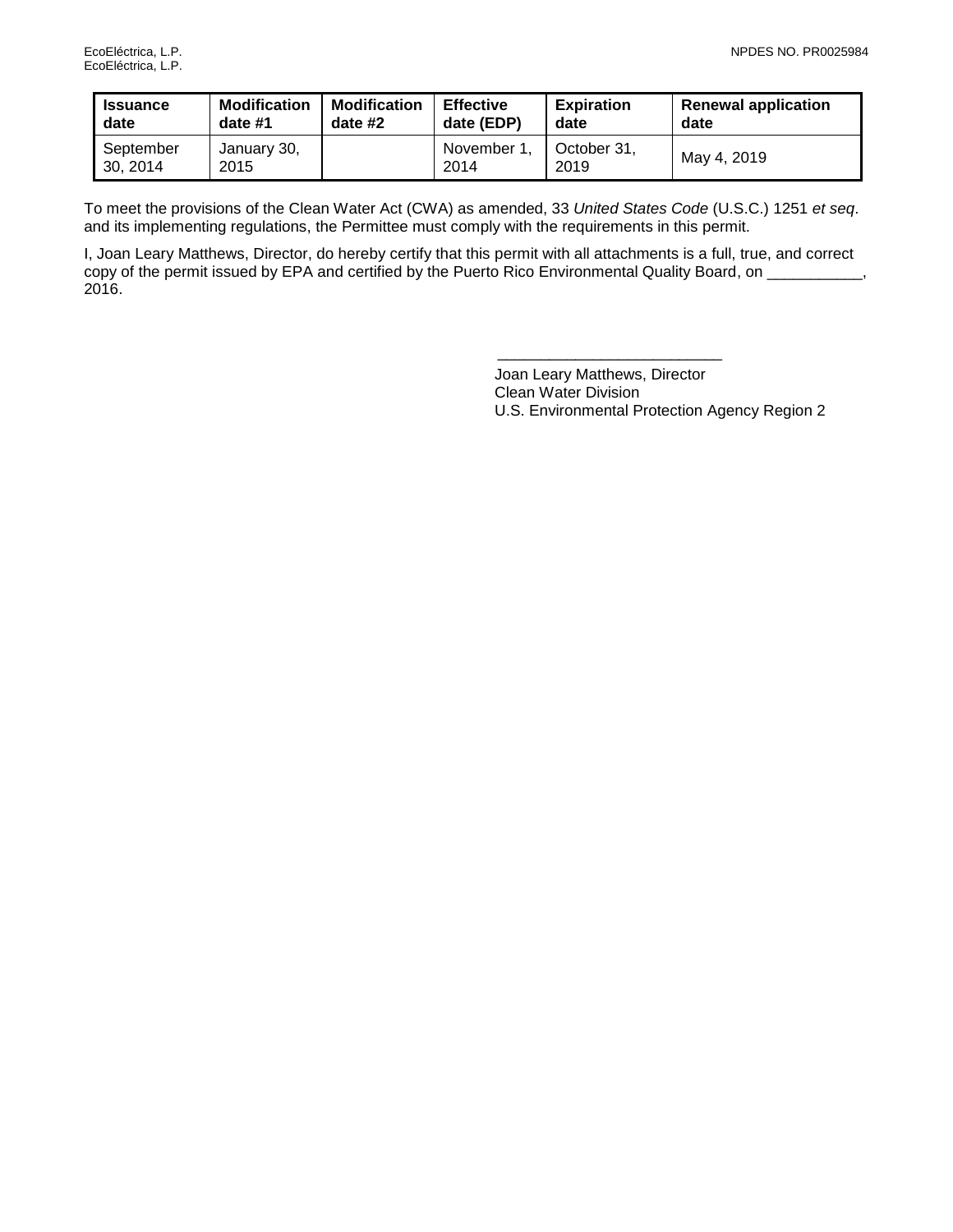### **CONTENTS**

- PART I. [Background](#page-3-0)
- PART II. [Effluent Limitations and Monitoring Requirements](#page-4-0)
- PART III. [Reporting Requirements and Compliance Determination](#page-8-0)
- PART IV. [Standard and Special Conditions](#page-9-0)
- [APPENDIX A: 126 Priority Pollutants](#page-17-0)
- [Attachment A: Definitions](#page-18-0)
- [Attachment B: Standard Conditions](#page-21-0)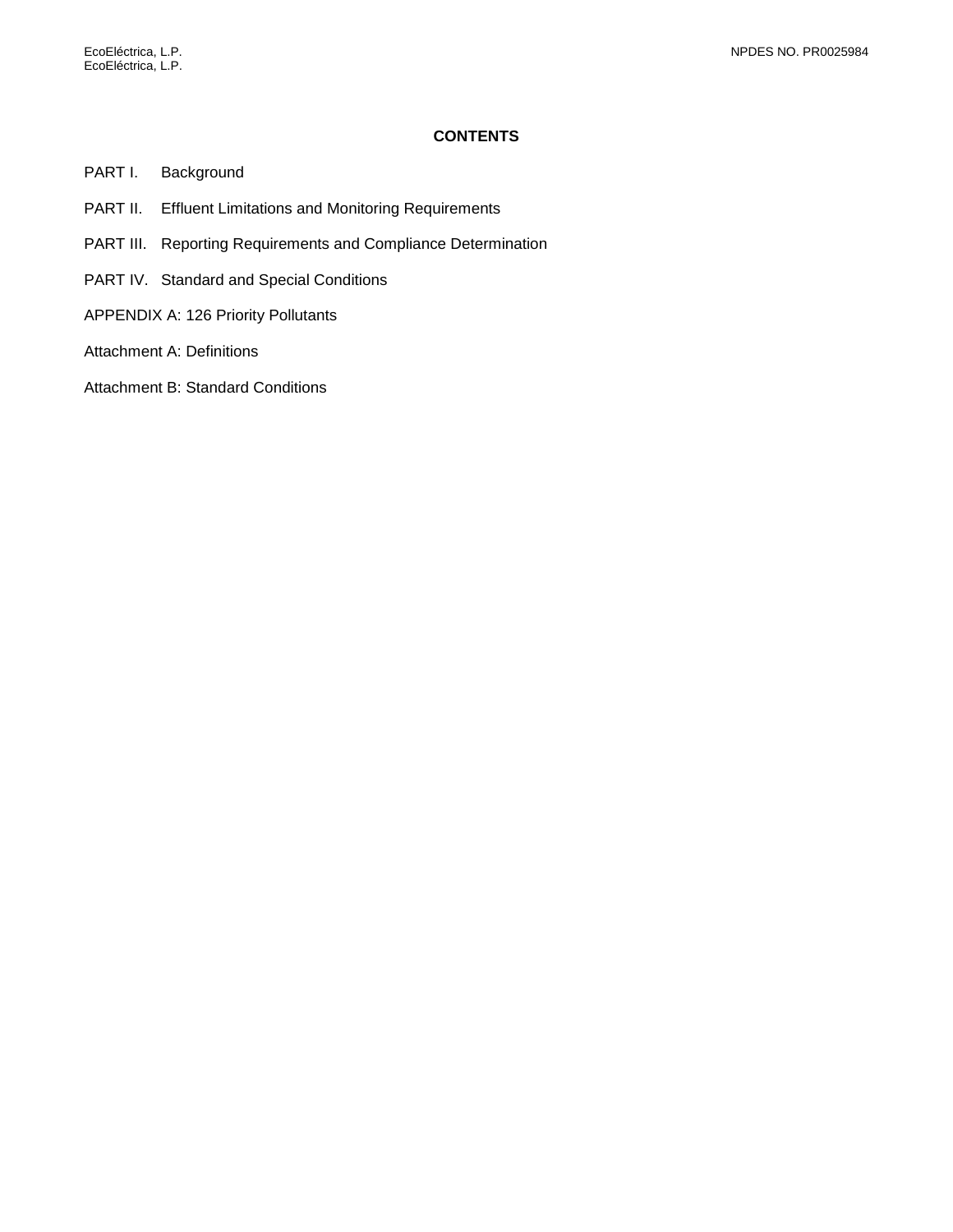# <span id="page-3-0"></span>**PART I. BACKGROUND**

- **A. Rationale for Permit Requirements**. This permit is issued pursuant to CWA section 402 and implementing regulations adopted by EPA. EPA developed the requirements in this permit on the basis of information submitted as part of the complete application and monitoring and reporting requirements, and other available information. This permit contains technology-based effluent limitations based on Effluent Limitations Guidelines and Standards for the Steam Electric Power Generating Point Source Category in 40 CFR Part 423 and water quality-based effluent limitations based on the Puerto Rico Water Quality Standards Regulation (PRWQS), as amended. The accompanying Fact Sheet contains detailed information and rationale for permit requirements.
- **B. Water Quality Certificate**. Pursuant to CWA section 401(a)(1), after due consideration of the applicable provisions established in the PRWQS and CWA sections 208(e), 301, 302, 303, 304(e), 306 and 307, on October 16, 2013 the Puerto Rico Environmental Quality Board (EQB) certified that reasonable assurance was determined that the allowed discharge will not cause violations to the applicable water quality standards for the receiving water body if the limitations and monitoring requirements in the Water Quality Certificate are met. Additional requirements could be required to comply with other sections of the CWA.
- **C. Impaired Waters and Total Maximum Daily Loads (TMDLs)**. This facility discharges to an impaired water. A TMDL has not been developed for the impaired waterbody. The effluent limitations in this permit are sufficient to ensure compliance with the applicable water quality standards [40 CFR 122.44(d)(1)(vii)(A)].
- **D. Mixing Zone/Dilution Allowance**. EQB has not approved a mixing zone or dilution allowance for this discharge.
- **E. Antidegradation and Anti-backsliding Requirements**. The discharge is consistent with the federal antidegradation provisions at 40 CFR 131.12, 72 Federal Register 238 (December 12, 2007, pages 70517- 70526), and EQB's *Anti-Degradation Policy Implementation Procedure* in Attachment A of PRWQS. In addition, some effluent limitations in this permit are less stringent that those in the previous permit and the rationale for these limitations is provided in the Fact Sheet for this permit. An anti-backsliding analysis has been conducted and EPA has determined that these limitations are consistent with the anti-backsliding requirements at 40 CFR 122.44(l).
- **F. Public Participation**. Federal regulations at 40 CFR 124 require EPA to consider all significant comments on the draft permit received during the public comment period in the development of the final permit. Any comments received will be compiled in a Responsiveness Summary issued with the final permit.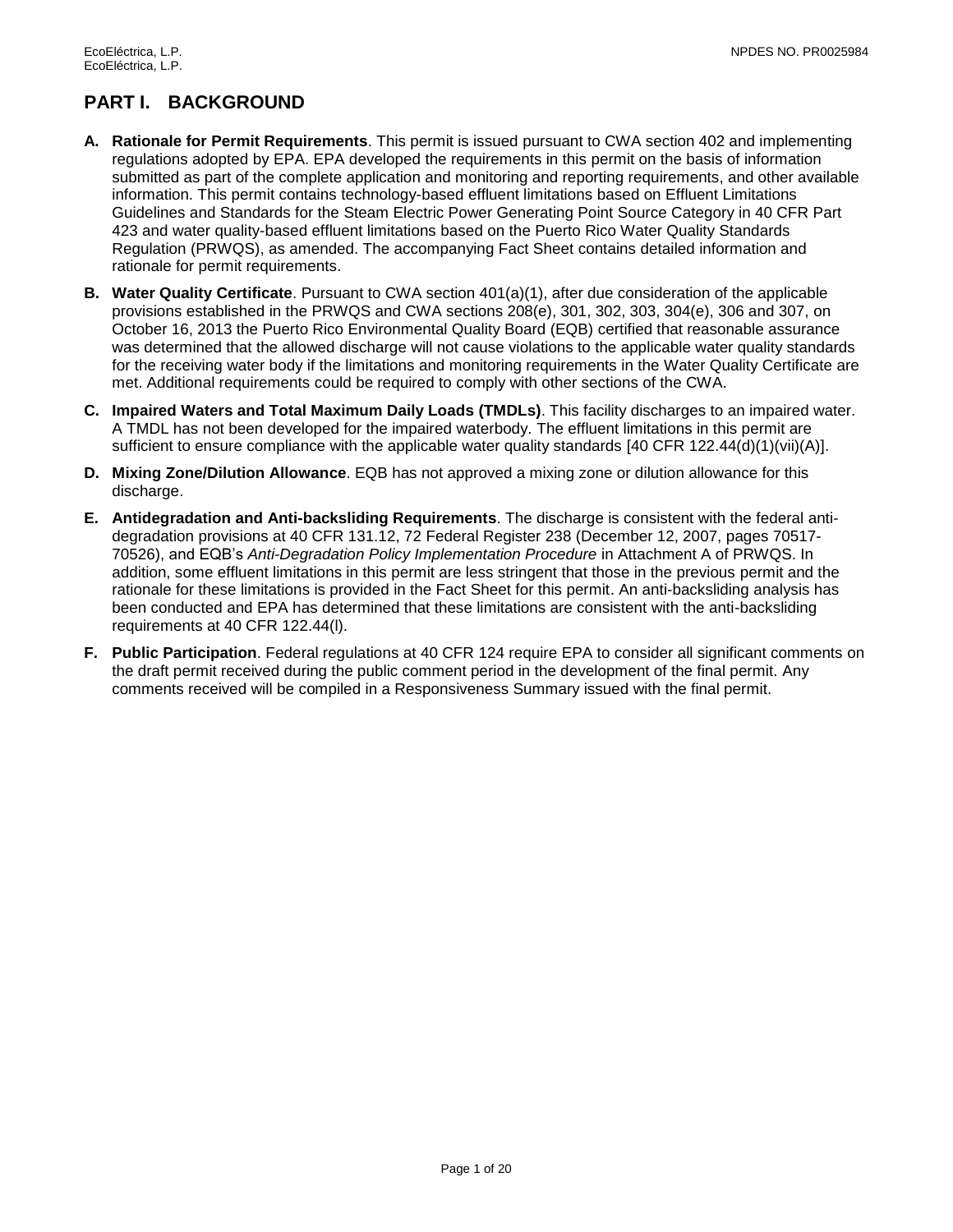# **PART II. EFFLUENT LIMITATIONS AND MONITORING REQUIREMENTS**

### **A. Final Effluent Limitations—Outfall Number 001**

The Permittee must maintain compliance with the following effluent limitations at Outfall 001, with compliance measured at the Monitoring Location. The discharge at Outfall 001 is composed of cooling tower blowdown, treated stream from the neutralization system, demineralizer backwash, and treated stream from the oil/water separator.

## **Effluent Limitations Table**

<span id="page-4-0"></span>

|                          |                  |                          | <b>Effluent limitations</b>         |                          | <b>Monitoring requirements</b> |                                         | <b>Parameter</b><br>Code | <b>Footnotes</b>         |
|--------------------------|------------------|--------------------------|-------------------------------------|--------------------------|--------------------------------|-----------------------------------------|--------------------------|--------------------------|
| <b>Parameter</b>         | <b>Units</b>     | Average<br>monthly       | Average<br>weekly                   | <b>Maximum</b><br>daily  | <b>Sample</b><br>type          | <b>Minimum</b><br>sampling<br>frequency |                          |                          |
| Arsenic (As)             | ug/l             | $\overline{\phantom{a}}$ | $- -$                               | Monitoring<br>only       | Grab                           | Monthly /<br>Annually                   | 01002                    | (1)                      |
| BOD <sub>5</sub>         | mg/l             | 30.0                     | $\overline{\phantom{a}}$            | $- -$                    | Composite                      | Monthly                                 | 00310                    | $- -$                    |
| Chlorine, Total Residual | mg/l             | $\sim$ $\sim$            | $\overline{\phantom{a}}$            | 0.20                     | Grab                           | Daily                                   | 50060                    | $(6)$ $(7)$              |
| Chromium, Total          | mg/l             | 0.2                      | ۰.                                  | 0.2                      | Grab                           | Weekly                                  | 01034                    | $\overline{\phantom{a}}$ |
| Color                    | Pt-Co            | $\overline{\phantom{a}}$ | --                                  | $\overline{\phantom{a}}$ | Grab                           | Monthly                                 | 00080                    | (10)(11)                 |
| Copper (Cu)              | ug/l             | $\overline{\phantom{a}}$ | $- -$                               | 3.73                     | Grab                           | Quarterly                               | 01042                    | (10)                     |
| Cyanide, Free (Cn)       | ug/l             | $\sim$                   | $\mathbf{u}$                        | 1.0                      | Grab                           | Monthly                                 | 51173                    | $\overline{\phantom{a}}$ |
| Dissolved Oxygen         | mg/l             |                          | Must not contain less than 4.0      |                          | Grab                           | Daily                                   | 00300                    | $\qquad \qquad -$        |
| <b>Flow</b>              | $m^3$ /day       | $- -$                    | $- -$                               | 81,007                   | <b>Continuous Recording</b>    |                                         |                          |                          |
|                          | <b>MGD</b>       | $\overline{\phantom{a}}$ | $\mathbf{u}$                        | 21.4                     |                                |                                         | 50050                    | $(2)$ $(3)$              |
| Mercury (Hg)             | ug/l             | $- -$                    | --                                  | 0.051                    | Grab                           | Quarterly                               | 71901                    | (10)                     |
| Oil and Grease           | mg/l             | 15.0                     | $- -$                               | 20.0                     | Grab                           | Twice<br>Monthly                        | 00556                    | $\sim$ $\sim$            |
|                          | mg/l             | $- -$                    | --                                  | $- -$                    | Grab                           | Twice<br>Monthly                        | 00556                    | (12)                     |
| pH                       | standard<br>unit |                          | Must always lie between 7.3 and 8.5 |                          | Grab                           | Daily                                   | 00400                    |                          |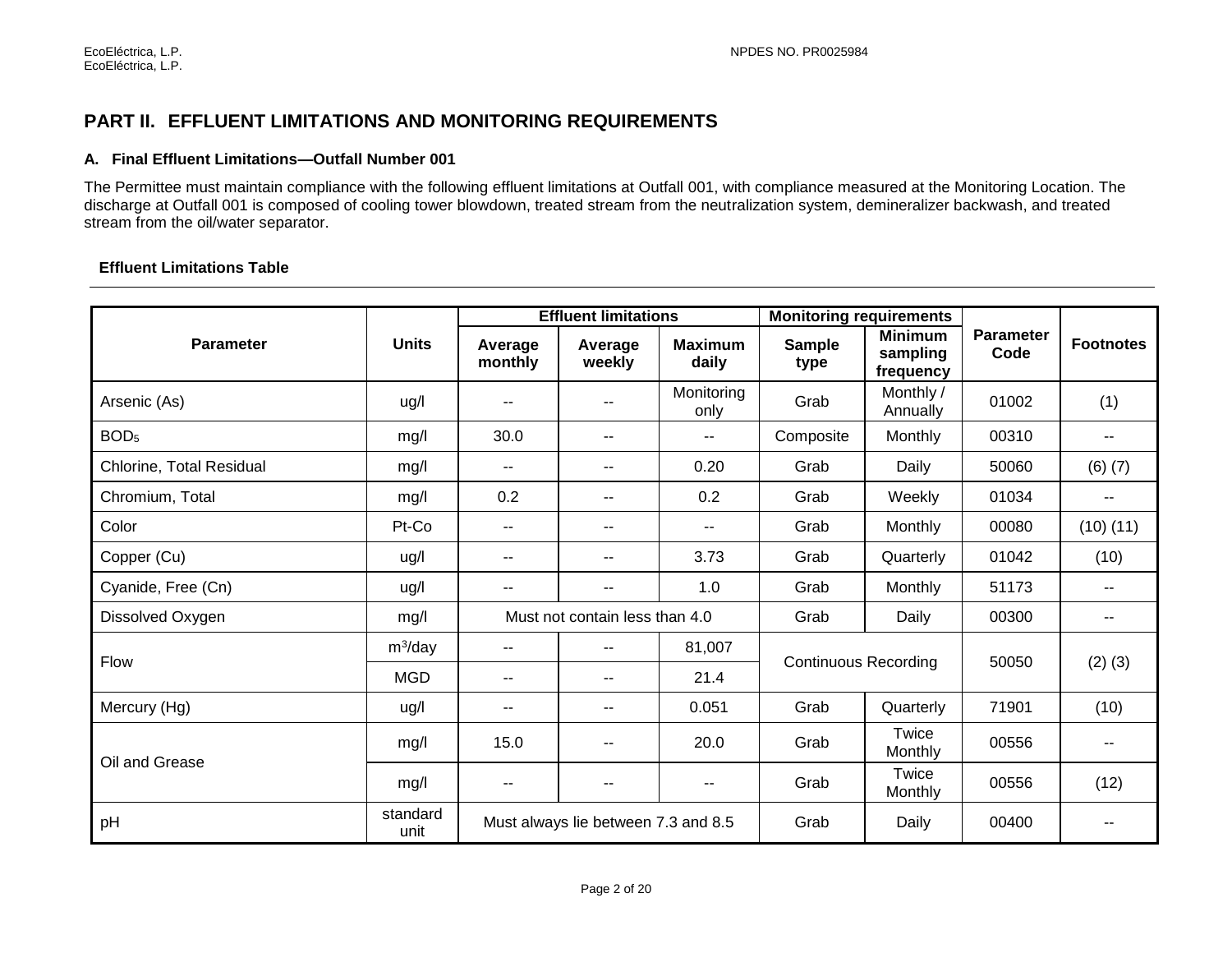|                                               |                            | <b>Effluent limitations</b> |                                                                       |                          | <b>Monitoring requirements</b> |                                         |                          |                  |
|-----------------------------------------------|----------------------------|-----------------------------|-----------------------------------------------------------------------|--------------------------|--------------------------------|-----------------------------------------|--------------------------|------------------|
| <b>Parameter</b>                              | <b>Units</b>               | Average<br>monthly          | Average<br>weekly                                                     | <b>Maximum</b><br>daily  | <b>Sample</b><br>type          | <b>Minimum</b><br>sampling<br>frequency | <b>Parameter</b><br>Code | <b>Footnotes</b> |
| Suspended, Colloidal, or Settleable<br>Solids | mI/I                       | $\sim$ $\sim$               | $- -$                                                                 | $- -$                    | Grab                           | Monthly                                 |                          | (13)             |
| Sulfide (undissociated H <sub>2</sub> S)      | ug/l                       | $\sim$ $\sim$               | --                                                                    | Monitor<br>only          | Grab                           | Monthly /<br>Annually                   | 51202                    | $(1)$ $(10)$     |
| Surfactants (as MBAS)                         | ug/l                       | $-$                         | $- -$                                                                 | Monitor<br>only          | Grab                           | Monthly /<br>Annually                   | 38260                    | $(1)$ $(10)$     |
| Temperature                                   | $\degree$ F ( $\degree$ C) |                             | Must not cause the temperature of any<br>site to exceed 90°F (32.2°C) |                          | Grab                           | Daily                                   | 00010                    | (8)              |
| <b>Total Suspended Solids (TSS)</b>           | mg/l                       | 30.0                        |                                                                       | 100.0                    | Composite                      | Twice<br>Monthly                        | 00530                    | (10)             |
| Turbidity                                     | <b>NTU</b>                 | $-$                         | --                                                                    | 10.0                     | Grab                           | Monthly                                 | 00070                    | (10)             |
| Whole Effluent Toxicity, Acute                | $TU_a$                     | $\overline{\phantom{m}}$    | --                                                                    | $\overline{\phantom{a}}$ | 24-hr<br>Composite             | 1/Quarter                               | <b>TS000</b>             | (5)              |
| Zinc(Zn)                                      | ug/l                       | $- -$                       | $- -$                                                                 | 81.0                     | Grab                           | Quarterly                               | 01092                    | (10)             |
| 126 Priority Pollutants<br>(see Appendix A)   | mg/l                       |                             | No detectable amounts                                                 |                          | Composite                      | Annually                                |                          | (9)              |

#### **Notes, Footnotes and Abbreviations**

Dashes (--) indicate there are no effluent limitations or monitoring requirements for this parameter.

- (1) The permittee must implement a monthly monitoring program using the analytical method approved by EPA with the lowest possible detection level, in accordance with Rule 1306.2(C) of the PRWQS, as amended, for one (1) year period, after which they will be conducted annually. The monitoring program must commence no later than thirty (30) days after the EDP. The results of the monitoring program will be submitted to EQB and EPA-Region 2 no later than sixty (60) days of completion of the one (1) year monitoring program. Based on evaluation of the results obtained, EQB will determine if an effluent limitation is necessary for this parameter. In such case, the WQC will be reopened ton include the applicable effluent limitation.
- (2) The flow of discharge 001 must not exceed the limitation of 81,007 m<sup>3</sup>/day (21.4 MGD) as the daily maximum. No increase in flow of discharge 001 must be authorized without recertification from the Puerto Rico Environmental Quality Board.
- (3) The flow measuring device for the Outfall 001, must be periodically calibrated and properly maintained. Calibration and maintenance records must be kept in compliance with the applicable Rules and Regulations.
- (4) *No longer applicable*. *Retained to preserve footnote numbering.*
- (5) See Part IV.B.2. *Whole Effluent Toxicity Testing* for monitoring and reporting requirements for WET.
- (6) Neither free available chlorine nor total residual chlorine may be discharged from any unit for more than two hours in any one day and not more than one unit in any plant may discharge free available or total residual chlorine at any one time unless the utility can demonstrate to the Regional Administrator of State, if the State has NPDES permit issuing authority, that the units in a particular location cannot operate at or below this level or chlorination.
- (7) Total residual chlorine may not be discharged from any single generating unit for more than two hours per day unless the discharger demonstrates to the permitting authority that discharge for more than two hours per day is required for macroinvertebrate control.
- (8) Except by natural causes, no heat may be added to the waters of Puerto Rico which would cause the temperature of any site to exceed 90°F. No thermal discharge or combination of thermal discharges into or onto the surface, estuarine and coastal waters must be injurious to fish or shellfish or the culture or propagation of a balanced indigenous population thereof nor in any way affect the designated uses.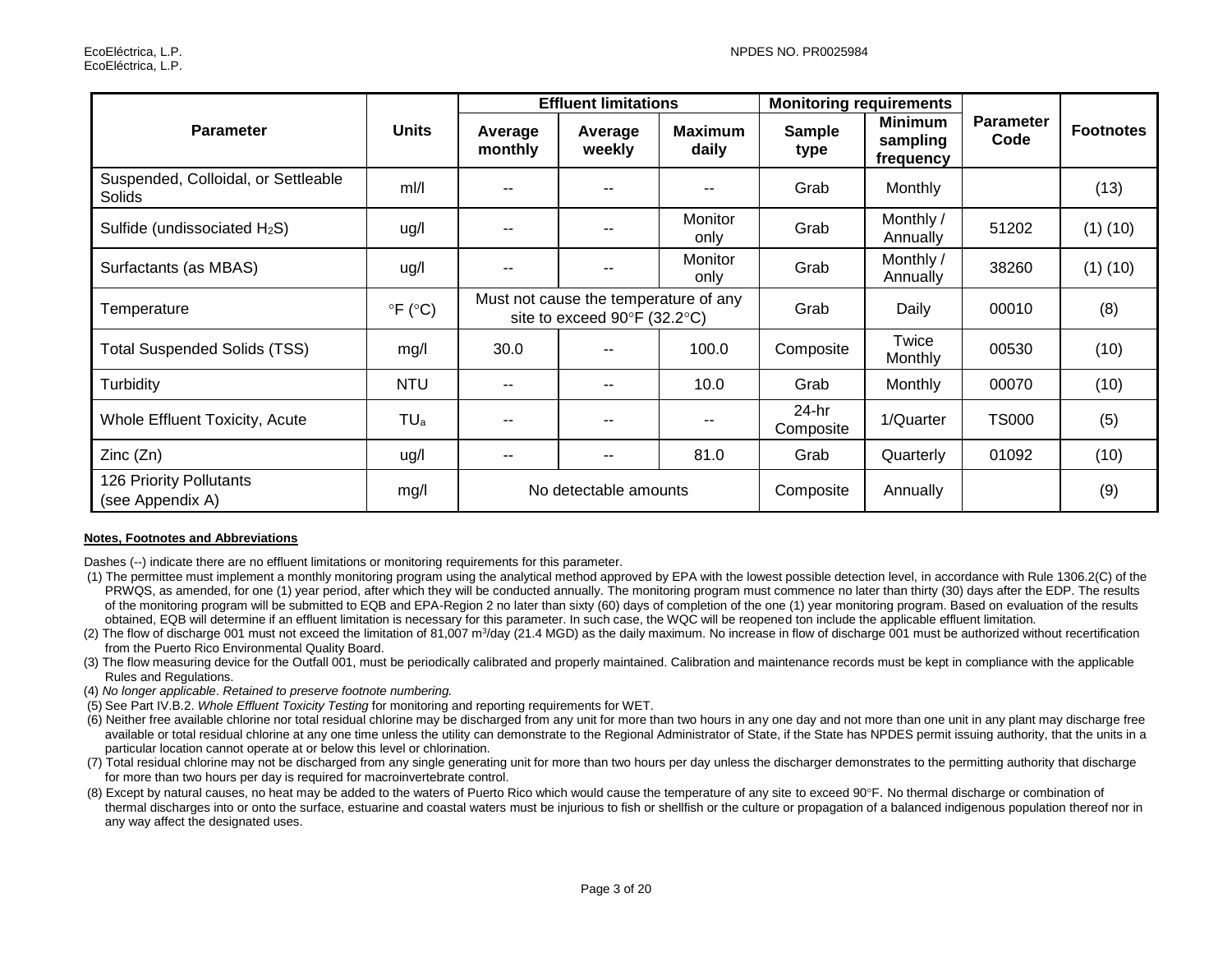- (9) There must be no detectable amounts of the 126 priority pollutants (Appendix A), except for chromium and zinc (as provided for in the table above). Discharge of any product registered under the Federal Insecticide, Fungicide and Rodenticide Act is prohibited unless specifically authorized elsewhere in the permit. The first monitoring/sampling event must be performed within six (6) months following commencement of the discharge, and at twelve month intervals thereafter.
- (10) Gross Discharge Limitation If the applicable Water Quality Standard (WQS) is not exceeded in the inlet, the effluent limitation (applicable WQS) established herein shall not be exceeded at the discharge point 001.

No Net Addition Limitation – If the applicable WQS is exceeded in the inlet, the same measurement shall be achieved at the discharge point 001. In order to demonstrate compliance with the No Net Addition Limitation, influent and effluent monitoring must be conducted at the frequency specified herein. The permittee shall account for the residence time of the influent when scheduling influent and effluent monitoring. The permittee shall report the results of these measurements in the DMRs. Alternatively; the permittee may forego influent monitoring and comply with Gross Discharge Limitation.

- (11) Shall not be altered by other than natural phenomena except when it can be proven that such change in color is harmless to biota and aesthetically acceptable.
- (12) The waters of Puerto Rico shall be substantially free from floating petroleum oils and greases as well as petroleum derived oils and greases.
- (13) Solids from wastewaters source shall not cause deposition in, or be deleterious to the existing or designated uses of the water body.

#### **B. Interim Effluent Limitations— Not applicable**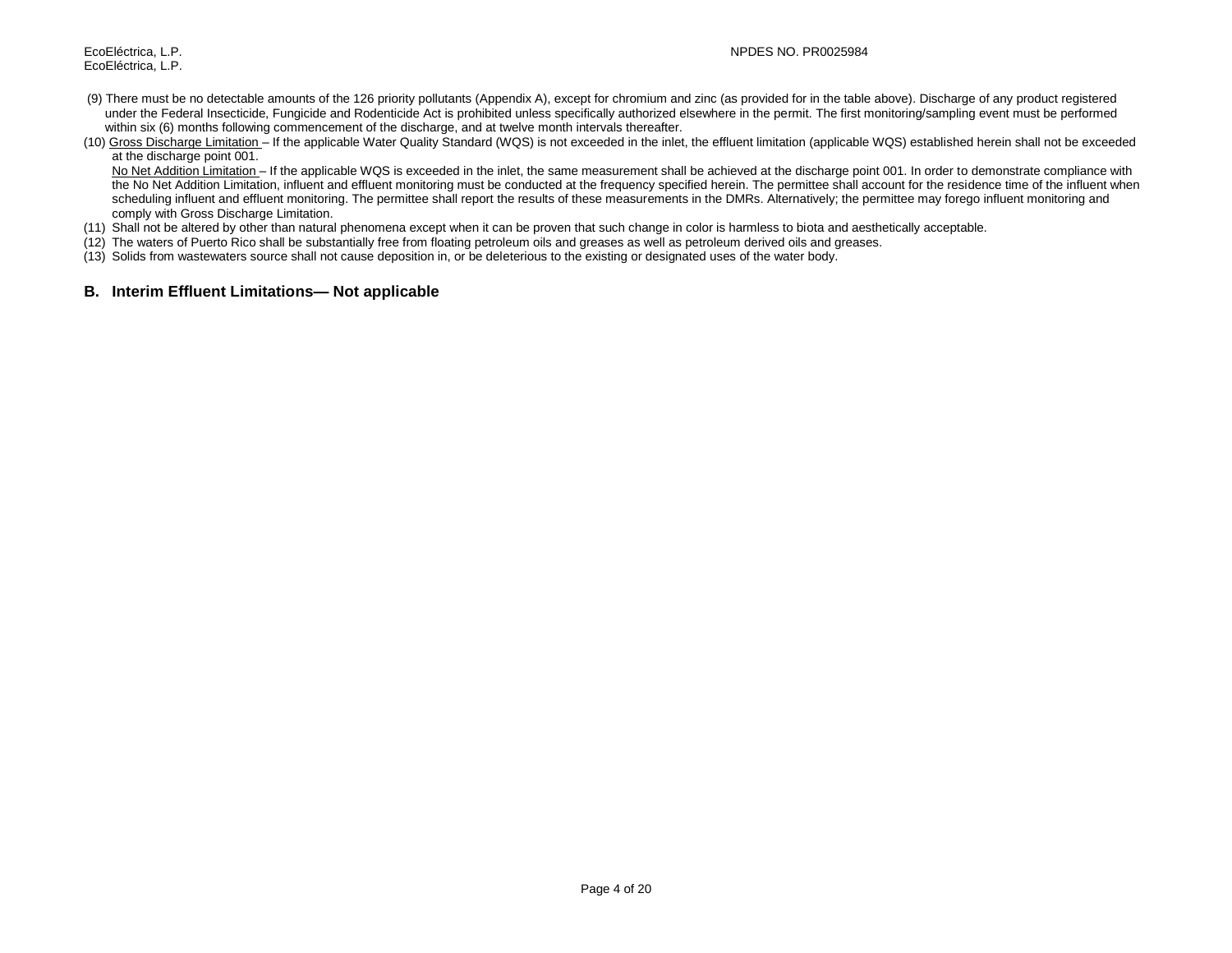## **C. Narrative Limitations**

In accordance with 40 CFR 122.44(d), the permit establishes the following narrative limitations.

- a. The Waters of Puerto Rico must not contain floating debris, scum or other floating materials attributable to the discharge in amounts sufficient to be unsightly or deleterious to the existing or designated uses of the water body.
- b. Taste and odor-producing substances must not be present in amounts that will render any undesirable taste or odor to edible aquatic life.
- c. No toxic substances must be discharged, in toxic concentrations, other than those allowed as specified in the NPDES permit. Those toxic substances included in the permit renewal application, but not regulated by the NPDES permit, must not exceed the concentrations specified in the applicable regulatory limitations.
- d. The waters of Puerto Rico must not contain any substance attributable to discharge 001, at such concentrations which, either alone or as a result of synergistic effects with other substances, is toxic or produces undesirable physiological responses in human, fish or other fauna or flora.
- e. The discharge 001 must not cause the presence of oil sheen in the receiving water body.

### **D. Monitoring Requirements**

- 1. Effluent monitoring and analyses must be conducted in accordance with EPA test procedures approved under 40 CFR Part 136, *Guidelines Establishing Test Procedures for the Analysis of Pollutants Under the Clean Water Act,* as amended. For situations where there may be interference, refer to *Solutions to Analytical Chemistry Problems with Clean Water Act Methods* (EPA 821-R-07-002). For effluent analyses, the Permittee must use a *Minimum Level (ML)* that is lower than the effluent limitations described in Effluent Limitations Table of this permit. If all published MLs are higher than the effluent limitations, the Permittee must use the test method procedure with the lowest ML. The Permittee must ensure that the laboratory uses a standard calibration where the lowest standard point is equal to or less than the ML. Priority pollutant analysis for metals must measure *total metal*, except as provided under 40 CFR 122.45(c). EPA method 1631E must be used for mercury analysis. Priority pollutant analysis for benzene, ethylbenzene, toluene and xylene must employ either EPA Method 602 or 624. Effluent analysis for xylene must measure *total xylene*.
- 2. The regulations at 40 CFR 122.48 require that all NPDES permits specify monitoring and reporting requirements. All monitoring must be in accordance with Standard Condition *10. Monitoring and records* in Attachment B of this permit.
- 3. Sampling point for Outfall 001 must be located after the primary flow measuring device of the effluent of the treatment system.
- 4. The Permittee must develop and implement a quality assurance (QA) plan for laboratory analyses for effluent and/or receiving water monitoring.
- 5. All sample collection, preservation, and analysis must be carried out in accordance with 40 CFR Part 136. A licensed chemist authorized to practice the profession in Puerto Rico must certify all chemical analyses. All bacteriological tests must be certified by a microbiologist or licensed medical technologist authorized to practice the profession in Puerto Rico.
- 6. The samples taken for the analysis of mercury must be analyzed using the analytical method approved by the EPA with the lowest possible detection level, in accordance with Rule 1306.8 of the Puerto Rico Water Quality Standards Regulation as amended.
- 7. The permittee must use the EPA approved analytical method, with the lowest possible detection limit, in accordance with the 40 CFR Part 136 for Sulfide (as S). Also, the permittee must complete the calculations specified in Method 4500-S<sup>-2</sup> F, Calculation of Un-ionized Hydrogen Sulfide, of Standards Methods 18<sup>th</sup> Edition, 1992, to determine the concentration of undissociated  $H_2S$ .Id the sample results of dissolved sulfide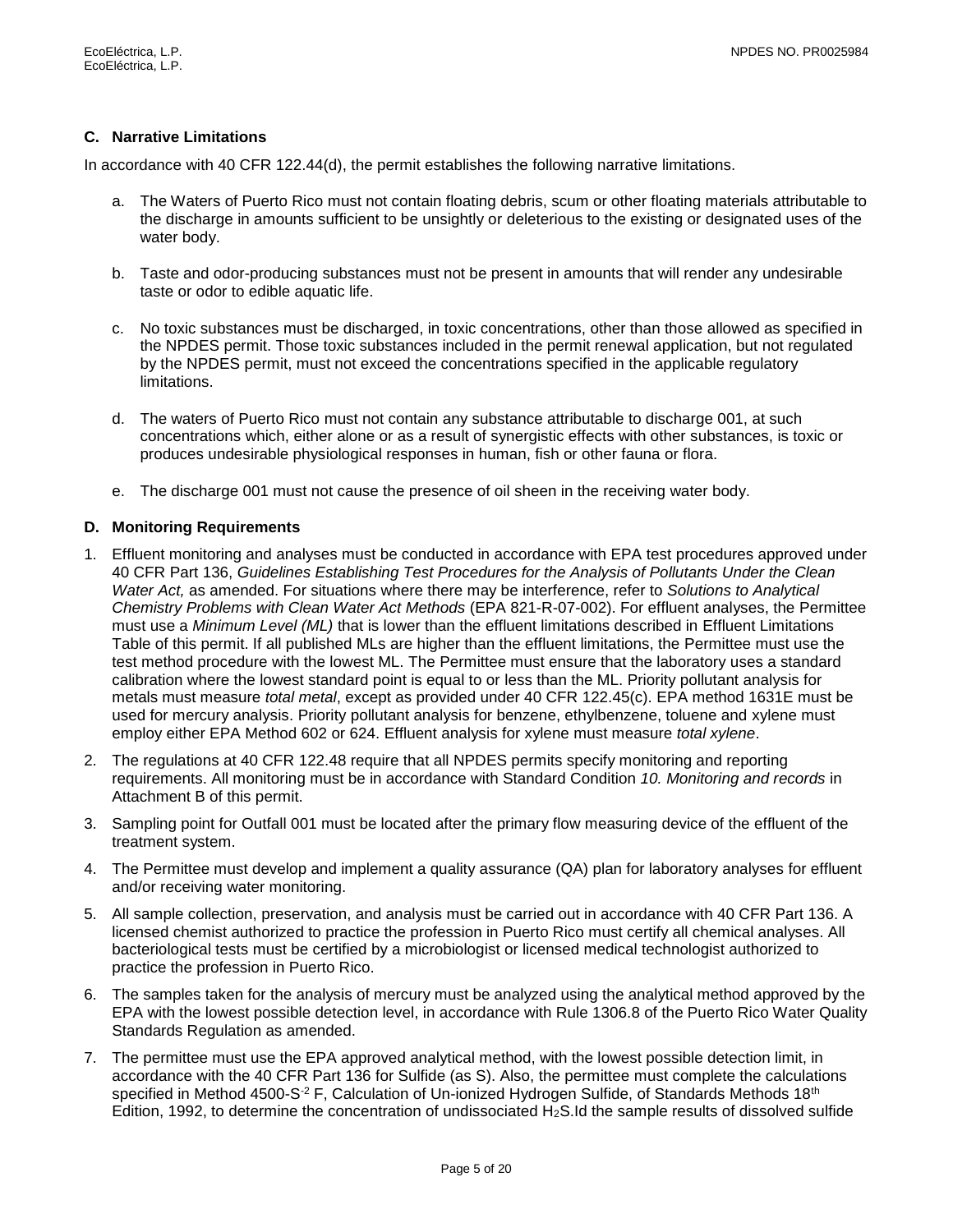are below the detection limit of the EPA approved method established in the \$) CFR Part 136 the, the concentration of undissociated H2S must be reported as "below detection limit".

## **E. Monitoring Locations**

The Permittee must establish the following monitoring locations to demonstrate compliance with the effluent limitations and other requirements in this permit:

### **Monitoring Locations Table**

| <b>Outfall</b> | <b>Monitoring location</b> | <b>Monitoring location description</b>                                                                           |
|----------------|----------------------------|------------------------------------------------------------------------------------------------------------------|
| 001            | 001                        | The monitoring location must be located immediately after the<br>primary flow-measuring device for the effluent. |

# <span id="page-8-0"></span>**PART III. REPORTING REQUIREMENTS AND COMPLIANCE DETERMINATION**

### **A. Reporting Requirements**

- 1. **Standard Conditions**. The Permittee must comply with all Standard Conditions in section IV.A below and Attachment B of this permit related to monitoring, reporting, and recordkeeping.
- 2. **Monitoring data submission**. The Permittee must either submit monitoring data and other reports to EPA in hard copy form, or report electronically using NetDMR, a web-based tool that allows Permittees to electronically submit discharge monitoring reports (DMRs) and other required reports via a secure internet connection. Specific requirements regarding submittal of data and reports in hard copy form and for submittal using NetDMR are described below:
	- a. **Submittal of Reports in Hard Copy Form**. Hard copy DMR submittals must be submitted in accordance with Standard Condition *12.d. Monitoring reports* in Attachment B of this permit. The Permittee will report the results for all monitoring specified in this permit. The Permittee must submit monthly DMRs including the results of all required monitoring using EPA-approved test methods or other test methods specified in this permit as required by III.A.3. below. If the Permittee monitors any pollutant more frequently than required by the permit using test procedures approved under 40 CFR Part 136, or another method required for an industry-specific waste stream under 40 CFR subchapters N or O, the results of such monitoring must be included in the calculation and reporting of the data submitted in the DMR or sludge reporting form specified by EPA.
	- b. **Submittal of Reports Using NetDMR**. DMRs and reports submitted electronically to EPA must be done using NetDMR at http://www.epa.gov/netdmr. All reports required under the permit must be submitted to EPA as an electronic attachment to the DMR. Once a Permittee submits DMRs and reports using NetDMR, it is not required to submit hard copies of DMRs or other reports to EPA and the EQB. However, Permittees must continue to send hard copies of reports other than DMRs to the EQB until further notice from the EQB.

**Timing of submissions**. DMRs must be submitted to EPA no later than the 28th day of the month following the completed reporting period. Monitoring results must be summarized and reported on EPA DMR Form No. 3320-1, postmarked no later than the 28th day of the month following the completed monitoring period. The first report is due on November 28, 2014.

- 3. **Submission Requirements**. If submitting reports in hard copy form, DMRs must be signed and certified as required by Standard Condition *11. Signatory requirements* in Attachment B of this permit. The Permittee must submit the original signed DMR to 3.a below and duplicate signed copies and all other reports required in this permit to 3.b below:
	- a. U.S. Environmental Protection Agency, Region 2 290 Broadway, 21st Floor New York, NY 10007-1866 Attention: Compliance Assistance and Program Support Branch
	- b. Puerto Rico Environmental Quality Board P.O. Box 11488 Santurce, PR 00910 Attention: Water Quality Bureau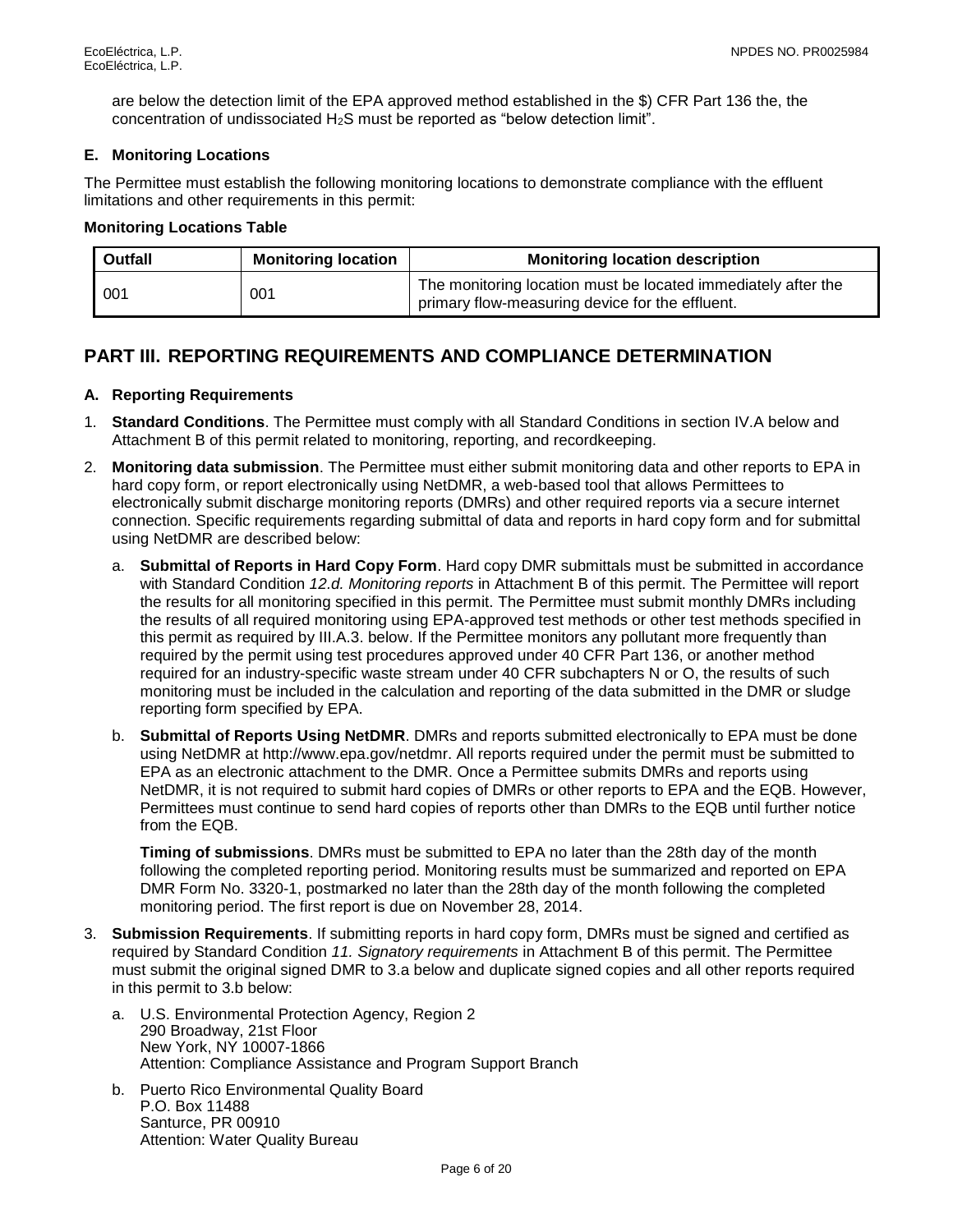- 4. **Analytical Determinations**. The Permittee must report the results on the DMR of analytical determinations for the presence of chemical constituents in a sample using the following reporting protocols:
	- a. Sample results greater than or equal to the ML must be reported as measured by the laboratory (i.e., the measured chemical concentration in the sample).
	- b. Sample results less than the ML must be reported as <ML, where the ML equals the ML reported by the laboratory.
	- c. Permittees are to instruct laboratories to establish calibration standards so that the ML value (or its equivalent if there is differential treatment of samples relative to calibration standards) is the lowest calibration standard. At no time is the Permittee to use analytical data derived from extrapolation beyond the lowest point of the calibration curve.

## **B. Compliance Determination**

Compliance with effluent limitations contained in this permit will be determined as specified below:

- 1. **General**. Compliance with effluent limitations for priority pollutants must be determined using sample reporting protocols defined in Part III. A and Attachment A. *Definitions*.
- 2. **Average Monthly Discharge Limitation (AML)**. If the average or, when applicable, the median of daily discharges that were measured in a calendar month exceeds the AML for a given parameter, this will represent a single violation, though the Permittee will be considered out of compliance for each day of that month for that parameter (e.g., resulting in 31 days of noncompliance in a 31-day month). If only a single sample is taken during the calendar month and the analytical result for that sample exceeds the AML, the Permittee will be considered out of compliance for that calendar month. The Permittee will be considered out of compliance for only the days when the discharge occurs. For any one calendar month during which no sample (daily discharge) is taken yet sampling is required, the Permittee will be considered out of compliance for that calendar month.
- 3. **Average Weekly Discharge Limitation (AWL)**. If the average or, when applicable, the median of daily discharges over a calendar week exceeds the AWL for a given parameter, this will represent a single violation, though the Permittee will be considered out of compliance for each day of that week for that parameter, resulting in 7 days of noncompliance. If only a single sample is taken during the calendar week and the analytical result for that sample exceeds the AWL, the Permittee will be considered out of compliance for that calendar week. The Permittee will be considered out of compliance for only the days when the discharge occurs. For any one calendar week during which no sample (daily discharge) is taken yet sampling is required, the Permittee will be considered out of compliance for that calendar week.
- 4. **Maximum Daily Discharge Limitation (MDL)**. If a daily discharge exceeds the MDL for a given parameter, the Permittee will be considered out of compliance for that parameter for that 1 day only in the reporting period. For any one day during which no sample is taken yet a sampling is required, the Permittee will be considered out of compliance for that day.

# <span id="page-9-0"></span>**PART IV. STANDARD AND SPECIAL CONDITIONS**

### **A. Standard Conditions**

### 1. **Standard Conditions Applicable to All Facilities**

- a. The Permittee must comply with all Standard Conditions that apply to all NPDES permits in accordance with 40 CFR 122.41 (Attachment B of this permit), and additional conditions applicable to specific categories of facilities in accordance with 40 CFR 122.42.
- b. The Permittee must comply with the Reopener Clause in Standard Condition *17. Reopener clause for toxic effluent limitations*, in Attachment B of this permit, which applies to all NPDES permits in accordance with 40 CFR 122.44(b). EPA reserves the right to revoke and reissue or modify this permit to establish effluent limitations, additional monitoring, schedules of compliance or other permit conditions based on new information, including any changes to the final Water Quality Certificate from EQB.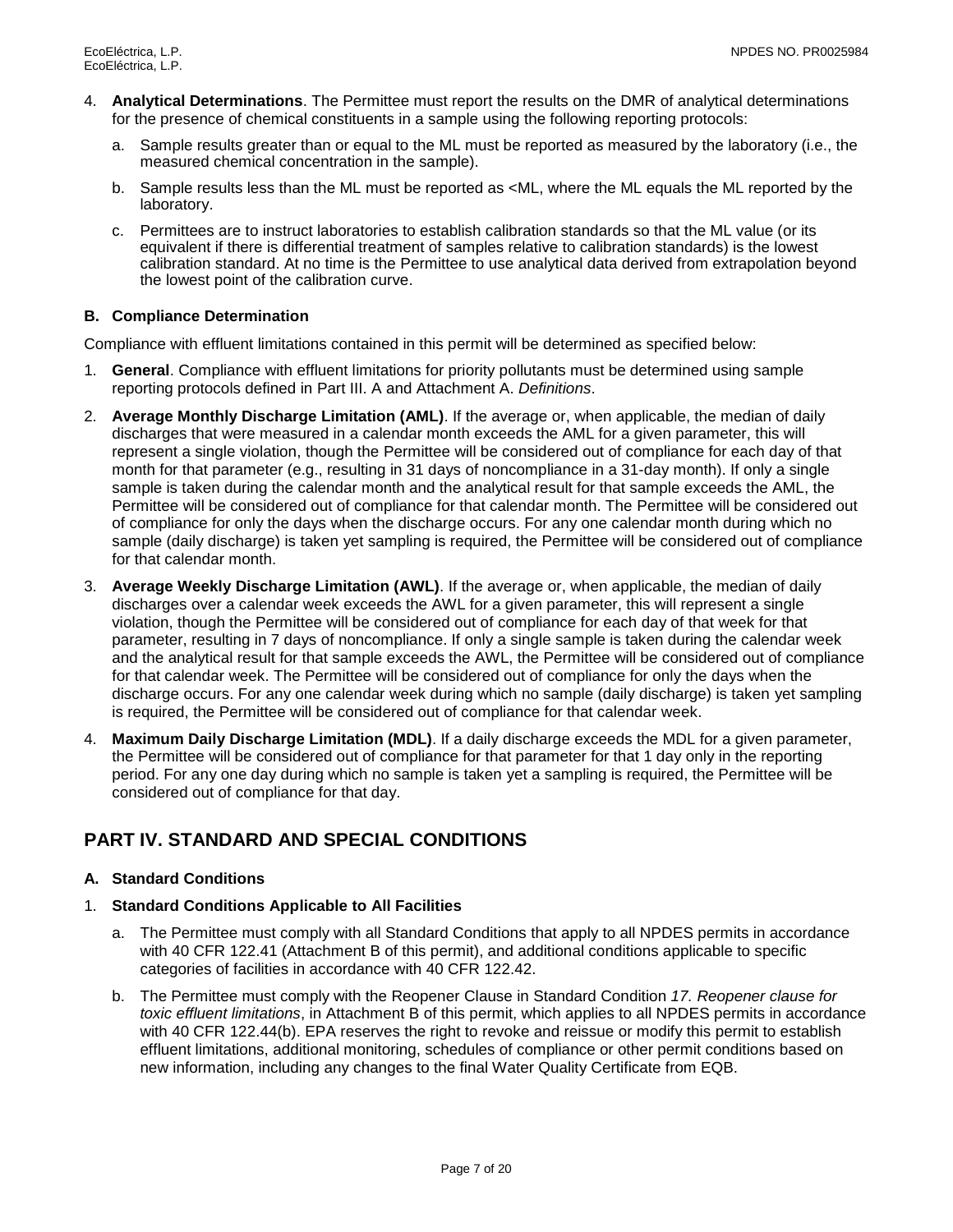#### 2. **Standard Conditions Applicable to Specific Facilities—Notification Levels**

Existing manufacturing, commercial, mining, and silvicultural dischargers must notify EPA as soon as they know or have reason to believe [40 CFR 122.42(a)]:

- a. That any activity has occurred or will occur that would result in the discharge, on a routine or frequent basis, of any toxic pollutant that is not limited in this permit, if that discharge will exceed the highest of any one of the following *notification levels* [40 CFR 122.42(a)(1)]:
	- 1) 100 micrograms per liter (μg/L) [40 CFR 122.42(a)(1)(i)].
	- 2) 200 μg/L for acrolein and acrylonitrile; 500 μg/L for 2,4 dinitrophenol and 2 methyl 4,6 dinitrophenol; and 1 milligrams per liter (mg/L) for antimony [40 CFR 122.42(a)(1)(ii)].
	- 3) Five times the maximum concentration value reported for that pollutant in the DMR [40 CFR 122.42(a)(1)(iii)].
	- 4) The level established by EPA in accordance with 40 CFR 122.44(f) [40 CFR 122.42(a)(1)(iv)].
- b. That any activity has occurred or will occur that would result in the discharge, on a non-routine or infrequent basis, of any toxic pollutant that is not limited in this permit, if that discharge will exceed the highest of any one of the following *notification levels* [40 CFR 122.42(a)(2)]:
	- 1) 500 μg/L [40 CFR 122.42(a)(2)(i)].
	- 2) 1 mg/L for antimony [40 CFR 122.42(a)(2)(ii)].
	- 3) Ten times the maximum concentration value reported for that pollutant in the DMR [40 CFR 122.42(a)(2)(iii)].
	- 4) The level established by EPA in accordance with 40 CFR 122.44(f) [40 CFR 122.42(a)(2)(iv)].

#### **B. Special Conditions**

#### 1. **Special Conditions from the Water Quality Certificate**

- a. No changes in the design or capacity of the treatment system will be permitted without the previous authorization from EQB.
- b. Prior to the construction of any additional treatment system or the modification of the existing one, the permittee must obtain the approval from EQB of the engineering report, plans, and specifications.
- c. The permittee must install, maintain and operate all water pollution control equipment in such manner as to be in compliance with the applicable Rules and Regulations.
- d. The sampling point for discharge 001 must be labeled with an 18 inches per 12 inches (minimum dimension) sign that reads as follows:

#### "Punto de Muestreo para la Descarga 001"

e. All water or wastewaters treatment facilities, whether publicly or privately owned, must be operated by a person licensed by the Potable Water and Wastewaters Treatment Plants Operators Examining Board of the Commonwealth of Puerto Rico.

### 2. **Whole Effluent Toxicity Testing**

- a. **Acute Whole Effluent Toxicity Testing**
	- 1) **Monitoring Frequency and Sample Type**. Not later than April 30, 2015, the Permittee must conduct quarterly acute toxicity tests, for a period of one year, on a 24-hour composite effluent sample. Acute toxicity test samples must be collected for each point of discharge at the designated monitoring location for the effluent (i.e., downstream from the last treatment process and any in-plant flow return flows where a representative effluent sample can be obtained).
	- 2) **Methods**. The acute toxicity tests must be conducted in accordance with the EPA document, *Methods for Measuring the Acute Toxicity of Effluents and Receiving Waters to Freshwater and Marine Organisms* (EPA-821-R-02-012, Fifth Edition, 2002) and Table IA of 40 CFR Part 136. Tests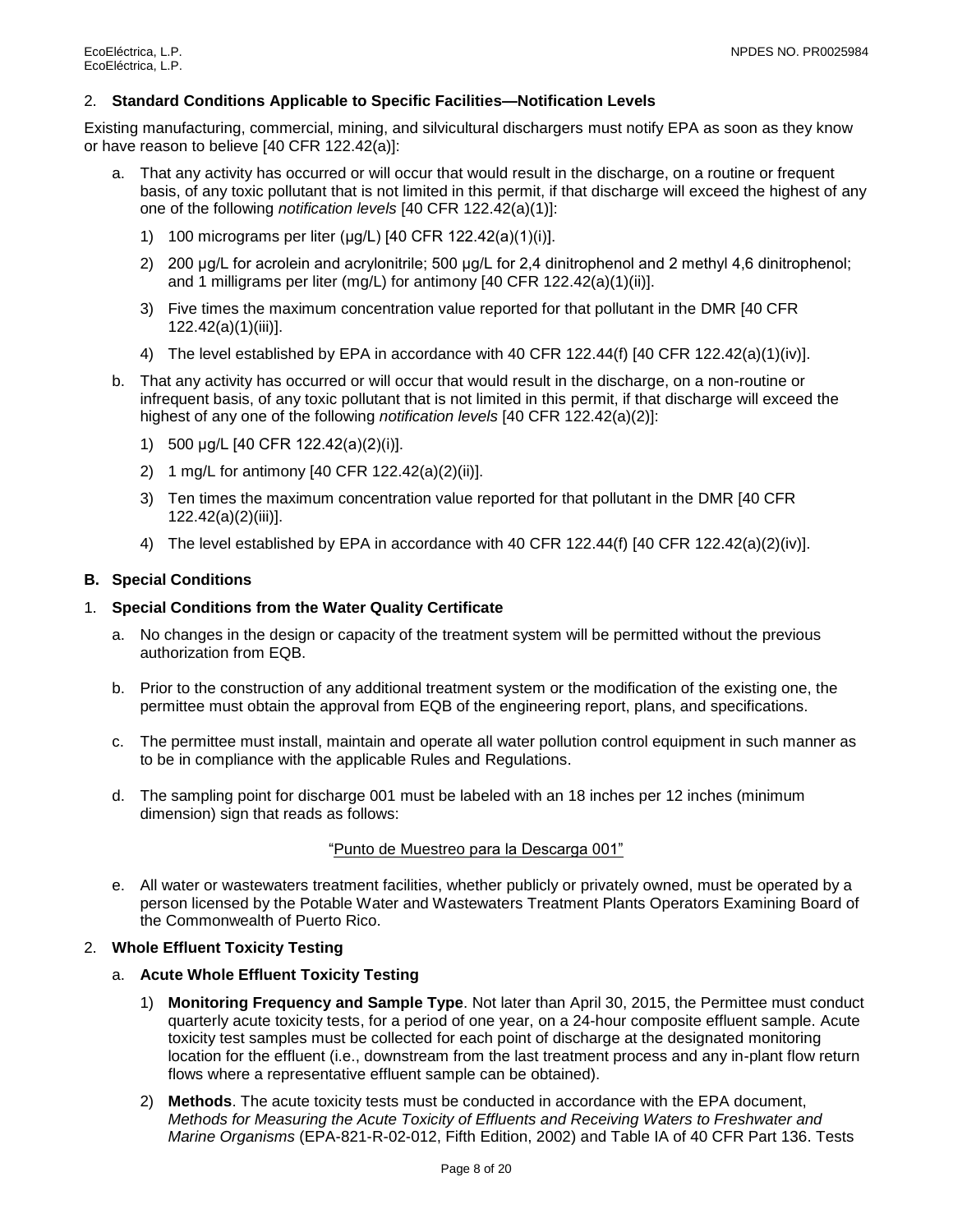must provide a measure of the acute toxicity as determined by the effluent concentration that causes 50 percent mortality of the test organisms over a 48-hour period.

The tests must be static renewal tests. The acute toxicity tests must provide a measure of the acute toxicity as determined by the effluent concentration that represents the  $LC_{50}$ . Test results must be expressed in terms of the LC<sub>50</sub> and reported in TU<sub>a</sub> on the monthly DMR, where TU<sub>a</sub> = 100 / LC<sub>50</sub>.

If the acute WET test does not meet all test acceptability criteria as specified in the test method, the Permittee must re-sample and re-test as soon possible, not to exceed 14 days following notification of invalid test results. Data from invalid and valid tests must be submitted in the Permittee's DMR.

- *3)* **Test Species**. The test species must be *Silverside (*Menidia beryllina) and *Mysid* (Mysidopsis bahia).
- 4) **Numeric Effluent Limitation or Trigger**. There is **no** acute WET effluent limitation. There is, however, an acute WET trigger of 0.3 Tus. The acute WET trigger is any one test result with an LC50 concentration less than 100% (during the monthly reporting period). Acute test results with LC50 values greater than 100% shall be interpreted as "pass" and meeting the acute trigger of 0.3 TUa. This permit requires additional toxicity testing if the acute WET trigger is exceeded (see *Accelerated Toxicity Testing and TRE Initiation* of this part).
- 5) **Dilution Allowance**. For this discharge, EQB has not authorized a mixing zone or dilution allowance for acute toxicity. The In-stream Waste Concentration (IWC) is 100% effluent for this discharge. A series of five dilutions, including the IWC of 100% effluent, and two reference toxicants (a positive and negative control) must be tested.
- c. **WET Notification Requirements**. The Permittee must notify EPA within 48-hours after the receipt of test results exceeding the effluent limitation or monitoring trigger during regular or accelerated monitoring.
- d. **Toxicity Reduction Evaluation (TRE) Workplan**. Within 90 days after the effective date of this permit, the Permittee must prepare and submit a TRE Workplan to EPA, which must include steps the Permittee intends to follow if toxicity is measured in the effluent. The workplan must include, at a minimum:
	- 1) A description of the investigation and evaluation techniques that would be used to identify potential causes and sources of toxicity, effluent variability, and treatment system efficiency.
	- 2) A description of methods for maximizing in-house treatment system efficiency, good housekeeping practices, and a list of all chemicals used in operations at the facility.
	- 3) Potential actions to be undertaken by the Permittee to investigate, identify, and correct the causes, and prevent the recurrence of toxicity.
	- 4) Identification of responsible persons/parties for conducting the TRE.
	- 5) Possible source reduction measures and pollution prevention measures opportunities to reduce toxicity.
- e. **Accelerated Toxicity Testing and TRE Initiation**. If the discharge displays an acute or chronic toxicity result that exceeds the effluent limitation or trigger, the Permittee must conduct six additional toxicity tests of the discharge using the same species and test method as that of the observed toxicity, every two weeks, over a 12 week period.
	- 1) Accelerated testing must begin within 14 days of the Permittee's receipt of the test result exceeding the effluent limit or trigger. If none of the six additional toxicity tests exceeds the effluent limit or trigger, then the Permittee may return to its regular testing frequency. All accelerated laboratory test results must be submitted to EPA and EQB within 30 days of receipt by the Permittee, as required in the Reporting of Toxicity Monitoring Results section below.
	- 2) If the result of any accelerated toxicity test for the discharge exceeds the effluent limit or trigger, the Permittee is in violation of this permit and must cease accelerated monitoring and initiate a TRE within 14 days of receipt of this test result to investigate the cause(s) of, and identify corrective actions to reduce or eliminate effluent toxicity. The TRE must use the same species and test method as that of the observed toxicity. The Permittee must use the following EPA guidance manual to conduct the TRE: *Generalized Methodology for Conducting Industrial Toxicity Reduction Evaluations* (EPA-600-2-88-070, 1989).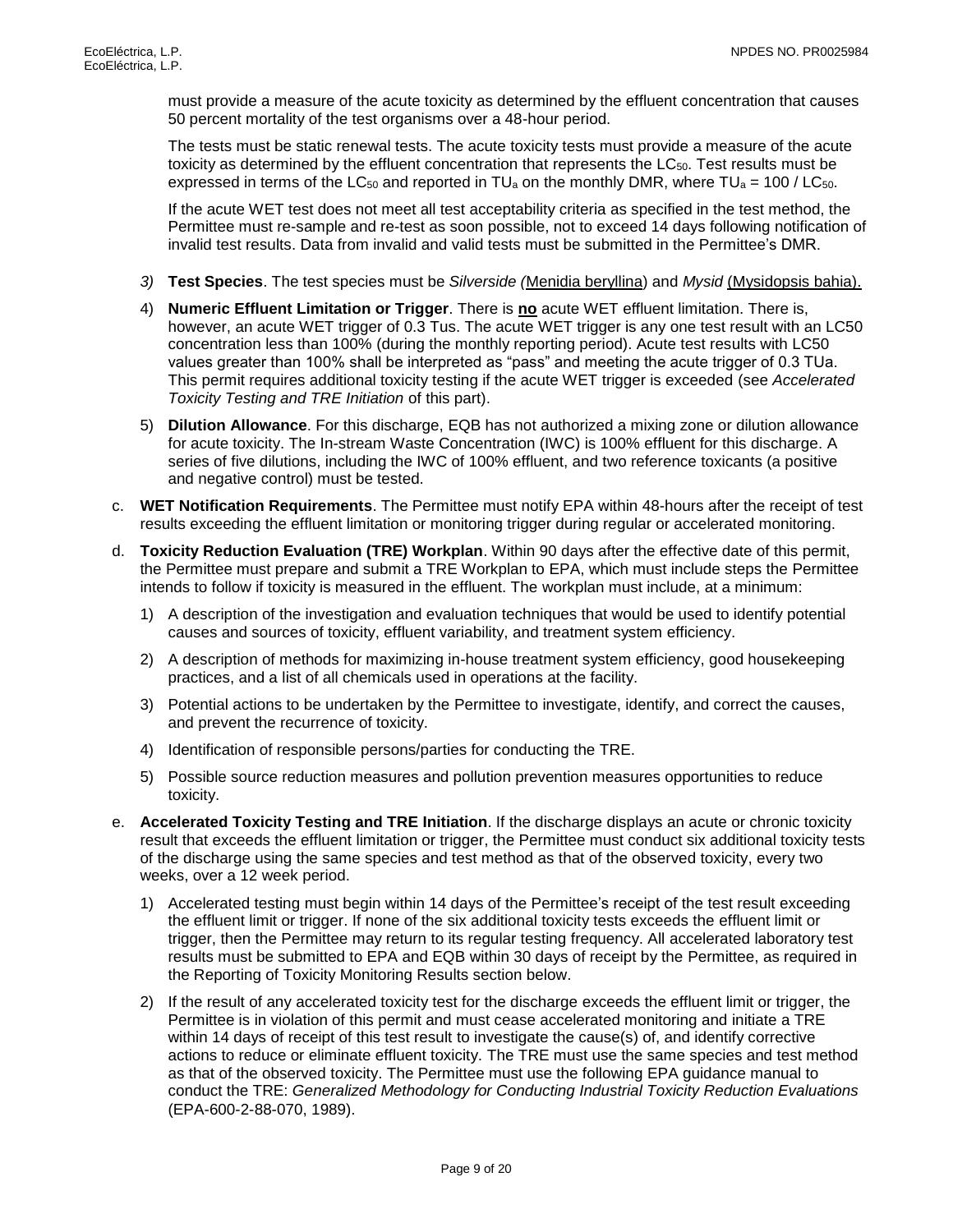- 3) The Permittee may also use the following manuals for Toxicity Identification Evaluation (TIE) to identify and abate the causes of toxicity:
	- a) *Toxicity Identification Evaluation: Characterization of Chronically Toxic Effluents, Phase I*  (EPA-600-6-91-005F, 1992).
	- b) *Methods for Aquatic Toxicity Identification Evaluations, Phase II Toxicity Identification Procedures for Samples Exhibiting Acute and Chronic Toxicity* (EPA-600-R-92-080, 1993).
	- c) *Methods for Aquatic Toxicity Identification Evaluations, Phase III Toxicity Confirmation Procedures for Samples Exhibiting Acute and Chronic Toxicity* (EPA-600-R-92-081, 1993).
	- d) *Marine Toxicity Identification Evaluation (TIE): Phase I Guidance Document* (EPA-600-R-96-054, 1996).
- 4) The Permittee must submit accelerated test results within 30 days after the Permittee's receipt of the laboratory reports for accelerated monitoring. Test results that were conducted because of accelerated monitoring may be used to satisfy the normal acute Toxicity Testing requirements above, provided that all requirements (including species, test type, frequency, timing, and sample requirements) are met.
- f. **Reporting of Toxicity Monitoring Results**. For any WET testing event, the Permittee must report the WET results in TU<sub>a</sub> or TU<sub>c</sub> on the DMR for the month in which the toxicity test was conducted. In addition, a full laboratory report must be submitted to the addresses in Part III.A.3 of this permit as an attachment to the DMR, reported according to the test methods manual chapter on report preparation and test review, and must include, at a minimum, the following:
	- 1) The acute WET toxicity results expressed in LC<sub>50</sub> and TU<sub>a</sub>. For tests where the IWC is 100 percent effluent that does not result in a toxic response, the result must be reported at  $<$ 0.3 TU<sub>a</sub>.
	- 2) The dates of sample collection and initiation of each toxicity test.
	- 3) The statistical methods used to calculate endpoints.
	- 4) The statistical output page, which includes the calculation of the percent minimum significant difference (PMSD).
	- 5) All results for effluent parameters monitored concurrently with the toxicity test(s).
	- 6) The results compared to the numeric toxicity effluent limitation or trigger.
	- 7) Progress reports on any TRE/TIE investigations.

### **Toxicity Reporting Table**

| <b>Task</b>                                | Due Date                                                                |
|--------------------------------------------|-------------------------------------------------------------------------|
| Submit a TRE Workplan                      | January 30, 2015                                                        |
| Submit WET Report for quarterly monitoring | 28 <sup>th</sup> day of the month following the completed monitoring    |
| Submit WET Report for annual monitoring    | 28 <sup>th</sup> day of the month following the completed monitoring    |
| Notify Toxicity in Effluent                | <48 hours of receipt of test results that exceed limit or trigger       |
| <b>Conduct Accelerated Monitoring</b>      | $\leq$ 14 days of exceedance of limit or trigger                        |
| Submit Accelerated Monitoring Report       | $\leq$ 30 days of receipt of test results                               |
| Initiate a TRE                             | $\leq$ 14 days of accelerated test results that exceed limit or trigger |

g. **Reopener Clause for Toxicity**. In accordance with 40 CFR Parts 122 and 124, this permit may be reopened to establish additional toxicity requirements to address toxicity in the effluent or receiving water, including other toxicity/treatability studies, effluent limitations or monitoring requirements.

### 3. **Best Management Practices and Pollution Prevention**

### a. **Preventive Maintenance Plan (PMP) and Pollution Prevention**

1) **Implementation**. The Permittee must develop and implement a PMP that achieves the objectives and the specific requirements listed below. A copy of the plan must be submitted to the addresses in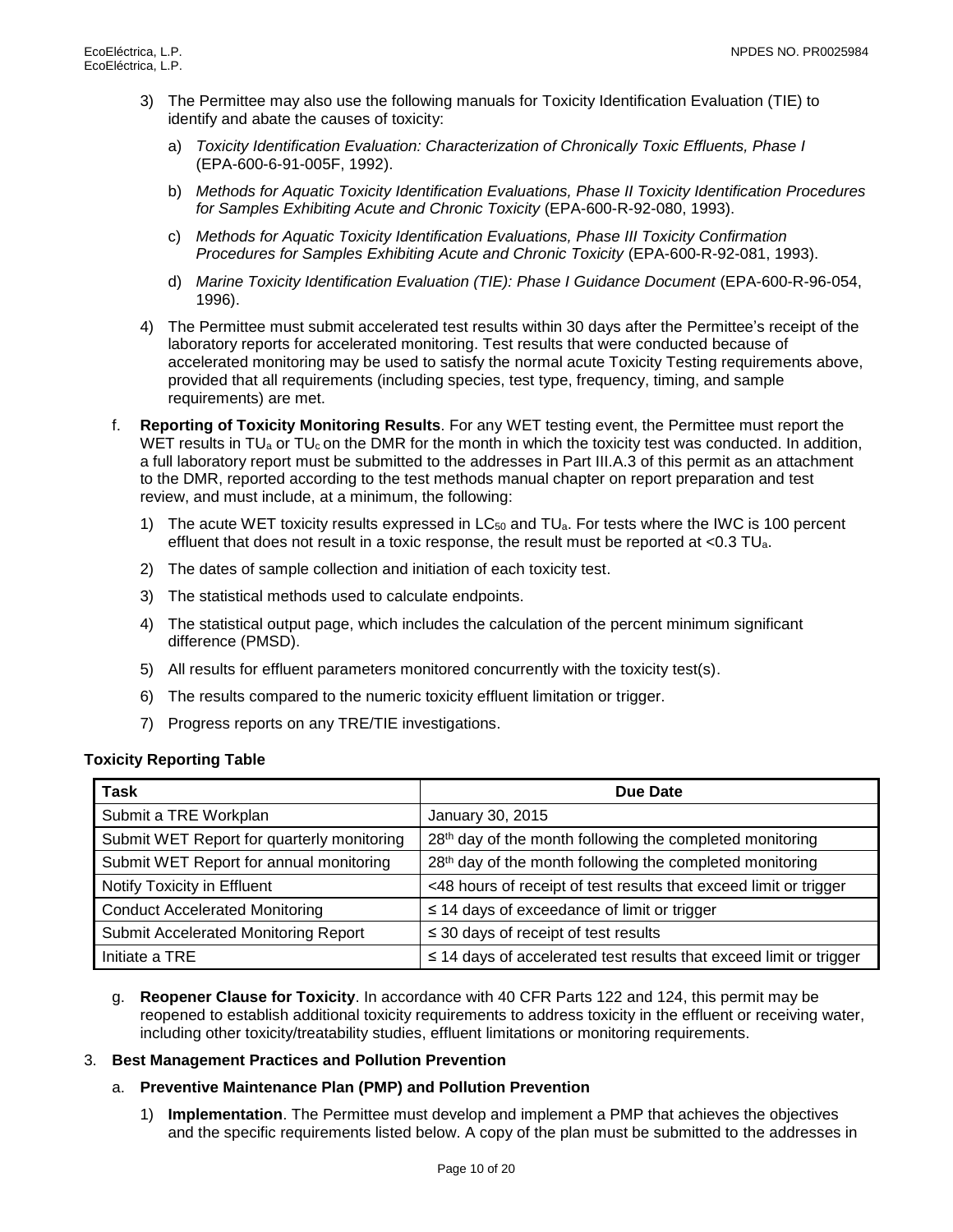Part III.A.3 of this permit within six months of the EDP. The plan must be implemented as soon as possible but no later than nine months from the EDP. The Permittee must update and amend the plan as needed.

- 2) **Purpose**. Through implementation of the PMP, the Permittee must prevent or minimize the generation and the potential for the release of pollutants from the facility to the waters of the United States through normal operations and ancillary activities.
- 3) **Objectives**. The Permittee must develop and amend the PMP consistent with the following objectives for the control of pollutants.
	- a) The number and quantity of pollutants and the toxicity of effluent generated, discharged, or potentially discharged at the facility must be minimized by the Permittee to the extent feasible by managing each influent waste stream in the most appropriate manner.
	- b) Under the PMP, and any Standard Operating Procedures (SOPs) included in the plan, the Permittee must ensure proper operation and maintenance of the treatment facility as required by 40 CFR 122.41(e).
	- c) The Permittee must establish specific objectives for the control of pollutants by conducting the following evaluations:
		- i. Each facility component or system must be examined for its waste minimization opportunities and its potential for causing a release of significant amounts of pollutants to waters of the United States because of equipment failure, improper operation, and natural phenomena such as rain or snowfall, etc. The examination must include all normal operations and ancillary activities including material storage areas, plant site runoff, in-plant transfer, process and material handling areas, loading or unloading operations, spillage or leaks, waste disposal, or drainage from raw material storage.
		- ii. Where experience indicates a reasonable potential for equipment failure (e.g., a tank overflow or leakage), natural condition (e.g., precipitation), or other circumstances that could result in significant amounts of pollutants reaching surface waters, the program should include a prediction of the direction, rate of flow, and total quantity of pollutants that could be discharged from the facility as a result of each condition or circumstance.
- 4) **Requirements**. The PMP must be consistent with the objectives in the Objectives section above and the general guidance contained in the publication titled *Guidance Manual for Developing Best Management Practices (BMPs)* (EPA 833-B-93-004, 1993) or any subsequent revisions to the guidance document.
	- a) The PMP must be documented in narrative form, include any necessary plot plans, drawings or maps, and be developed in accordance with good engineering practices. The PMP must be organized and written with the following structure:
		- i. Name and location of the facility.
		- ii. Statement of PMP policy.
		- iii. Structure, functions, and procedures of the PMP Committee.
		- iv. Specific management practices and standard operating procedures to achieve the above objectives, including modifying equipment, facilities, technology, processes, and procedures; reformulating or redesigning products; substituting materials; and improving management, inventory control, materials handling or general operational phases of the facility.
		- v. Risk identification and assessment.
		- vi. Reporting of PMP incidents.
	- vii. Materials compatibility.
	- viii. Good housekeeping.
	- ix. Preventative maintenance.
	- x. Inspections and records.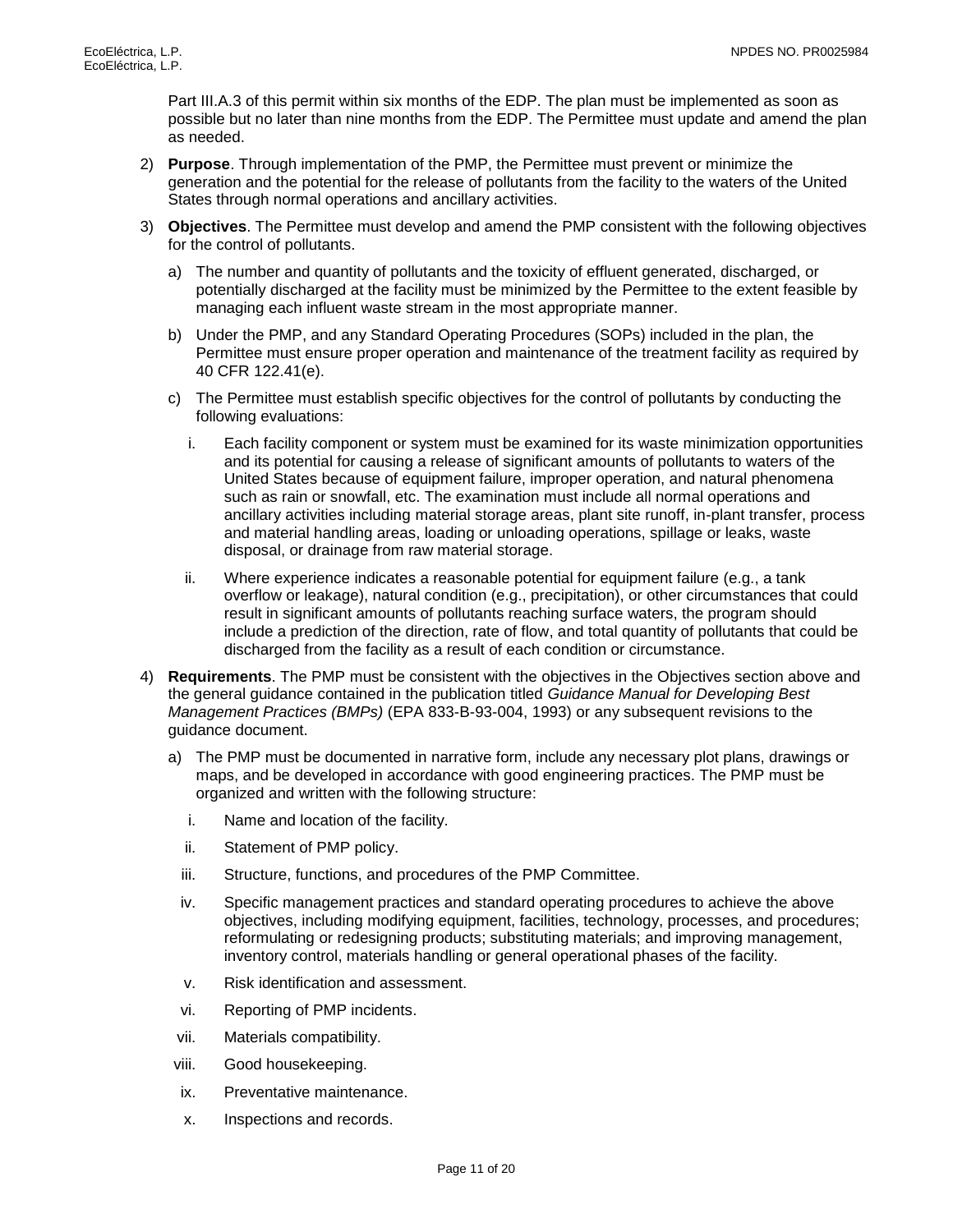- xi. Security.
- xii. Employee training.
- b) The PMP must include the following provisions concerning PMP review:
	- i. Review by plant engineering staff and the plant manager.
	- ii. Review and endorsement by the Permittee's PMP Committee.
	- iii. A statement that the above reviews have been completed and that the PMP fulfills the requirements set forth in this permit. The statement must include the dated signatures of each BMP Committee member as certification of the reviews.
- c) The PMP must establish specific BMPs to meet the objectives identified in the Objectives section above, addressing each component or system capable of generating or causing a release of significant amounts of pollutants, and identifying specific preventive or remedial measures to be implemented.
- d) The PMP must establish specific BMPs or other measures that ensure that the following specific requirements are met:
	- i. Ensure proper management of solid and hazardous waste in accordance with regulations promulgated under the Resource Conservation and Recovery Act (RCRA). Management practices required under RCRA regulations must be referenced in the BMP plan.
	- ii. Reflect requirements for Spill Prevention, Control, and Countermeasure (SPCC) plans under CWA section 311 and 40 CFR Part 112 and may incorporate any part of such plans into the PMP by reference.
	- iii. Reflect requirements for stormwater control under CWA section 402(p) and the regulations at 40 CFR 122.26 and 122.44, and otherwise eliminate to the extent practicable, contamination of stormwater runoff.
- 5) **Documentation**. The Permittee must maintain a copy of the PMP at the facility and must make the plan available to EPA upon request.
- 6) **PMP Modification**. The Permittee must amend the PMP whenever there is a change in the facility or in the operation of the facility that materially increases the generation of pollutants or their release or potential release to the receiving waters. The Permittee must also amend the plan, as appropriate, when plant operations covered by the PMP change. Any such changes to the PMP must be consistent with the objectives and specific requirements listed above. All changes in the PMP must be reported to EPA in writing.
- 7) **Modification for Ineffectiveness**. If at any time the PMP proves to be ineffective in achieving the general objective of preventing and minimizing the generation of pollutants and their release and potential release to the receiving waters and/or the specific requirements above, the permit and/or the PMP must be subject to modification to incorporate revised BMP requirements.

#### b. **Biological Monitoring Program Plan**

1) The permittee must continue to implement the *EcoEléctrica NPDES BMPP Proposal*, as approved by EPA on May 30, 2008 or subsequent revisions of the *BMPP Proposal* approved by EPA. EPA reserves the right to require more frequent or additional monitoring in the future, should the need arise for information in support of CWA Section 403(c) requirements for Ocean Discharges or evaluation of impacts from impingement or entrainment under CWA Section 316(b).

The program report and test results must be submitted to:

U.S. Environmental Protection Agency, Region 2 290 Broadway, 21st Floor New York, NY 10007-1866 Attention: Clean Water Regulatory Branch

#### 4. **Compliance Schedules**

This permit does not authorize any compliance schedules.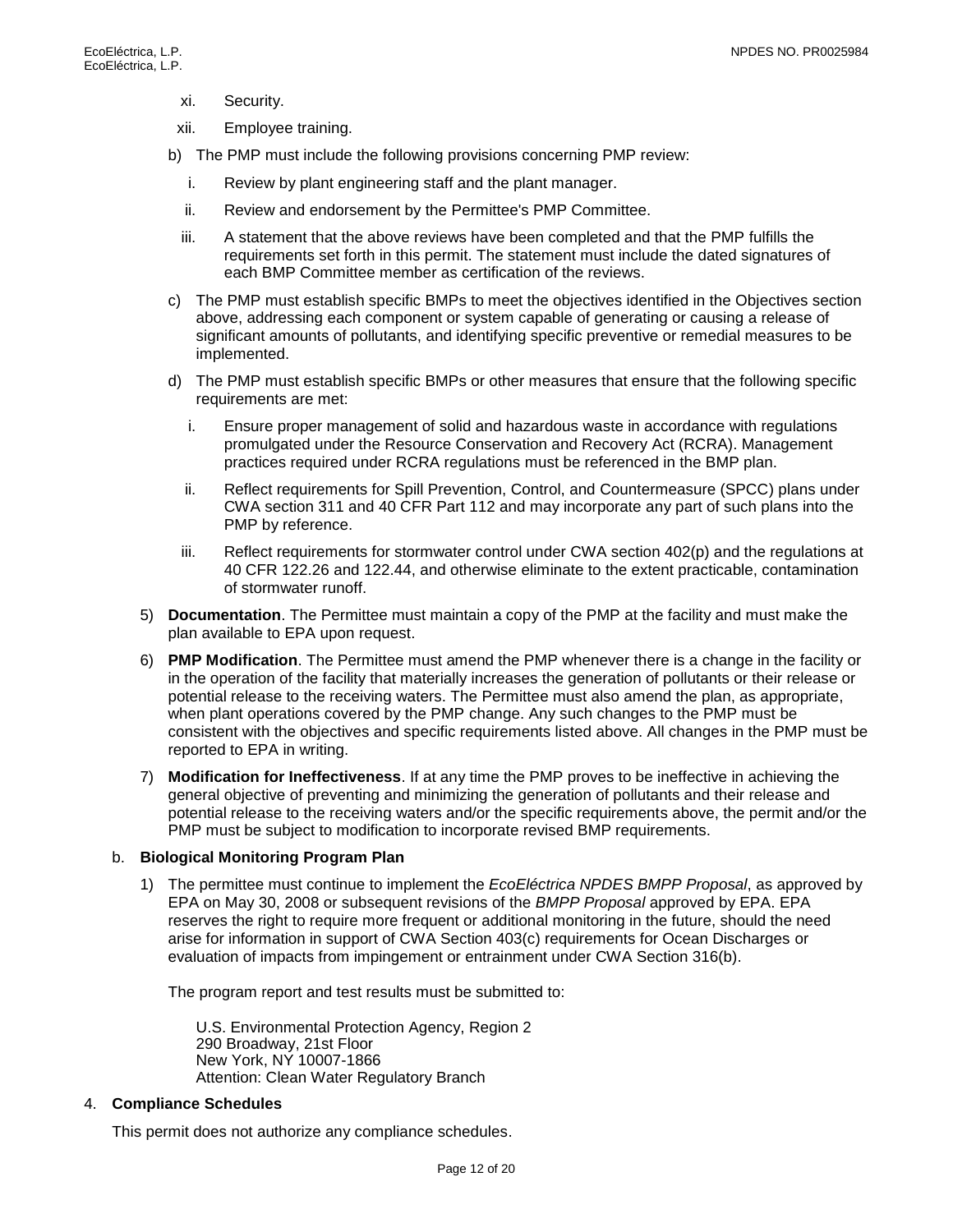#### 5. **Additional Special Conditions**

- a. **Coastal Zone Management Consistency Reopener Clause.** In addition to any other grounds specified herein, this permit must be modified or revoked at any time based on the conditions required by the Puerto Rico Planning Board as part of a determination of consistency with the State Coastal Zone Management Program.
- b. **Ocean Discharge Reopener Clause.** In addition to any other grounds specified herein, this permit must be modified or revoked at any time if, on the basis of any new data, the director determines that continued discharges may cause unreasonable degradation of the marine environment, pursuant to 40 CFR 125.123(d).
- c. **Essential Fish Habitat Reopener Clause.** In addition to any other ground specified herein, EPA may modify or revoke this permit if, upon completion of the consultation with National Marine Fisheries Service, it is determined that the discharge authorized by the permit may adversely affect Essential Fish Habitat as specified in section 305(b)(2) of the Magnuson-Stevens Fishery Conservation and Management Act, 16 U.S.C. 1801 *et seq*.
- d. **Endangered Species Act Reopener Clause.** In addition to any other grounds specified herein, EPA may modify or revoke this permit if, upon completion of the endangered species consultation, the discharge may jeopardize the continued existence of any endangered or threatened species or adversely affect its critical habitat.
- e. **Solid Waste.** The solid wastes such as sludge, screenings and grit, generated due to the operation of the treatment system must be:
	- 1) Disposed in compliance with the applicable requirements established in the 40 CFR Part 257. A report must be submitted to EQB and EPA notifying the method or method used to dispose the solids wastes generated in the facility in a term no later than thirty (30) days after such solids are generated. Also, a copy of the approval or permit applicable to the disposal method used must be submitted, if any.
	- 2) Transported adequately in such way that access is not gained to any water body or soil. In the event of a spill of solid wastes on land or into a water body, the permittee must notify they Point Sources Permits Division of EQB's Waste Quality Area in the following manners:
		- a. By telephone communication within a term no longer than twenty four (24) hours after the spill (787-767-8073)
		- b. By letter, within a term no longer than five (5) days after the spill

These notifications must include the following information:

- i. spill material
- ii. spill volume
- iii. measures taken to prevent the spill material to gain access to any water body

This special condition does not relieve the permittee from its responsibility to obtain the corresponding permit from EQB's Land Pollution Control Area and other state and federal agencies, if any.

3) A log book must be kept for the material removed from the treatment system detailing the following items:

a. removed material, date and source of it;

b. approximate volume and weight;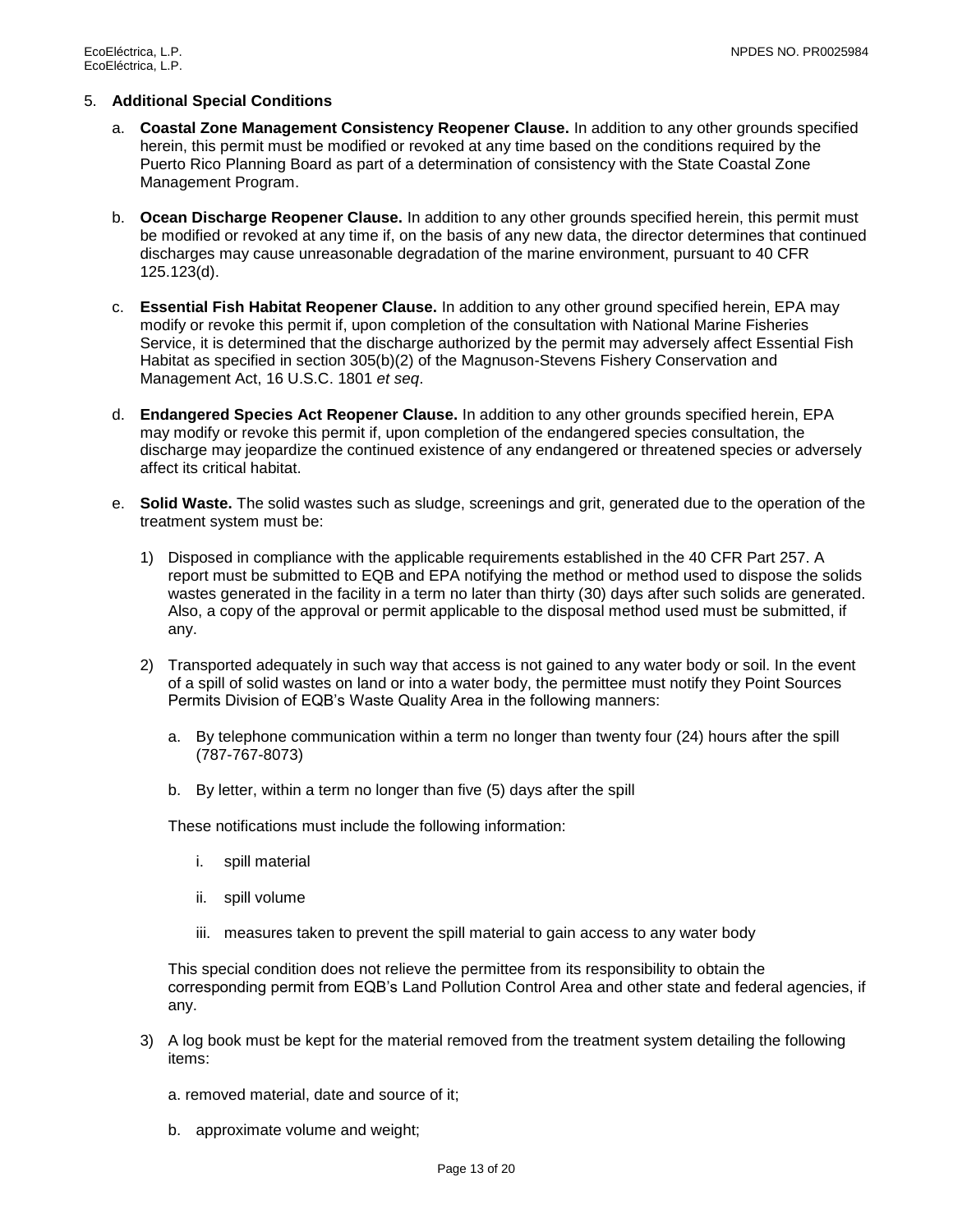- c. method by which it was removed and transported;
- d. final disposal and location;
- e. person that performs the service.

A copy of the Non-Hazardous Solid Wastes Collection and Transportation Service Permit issued by the authorized official from EQB must be attached to the log book.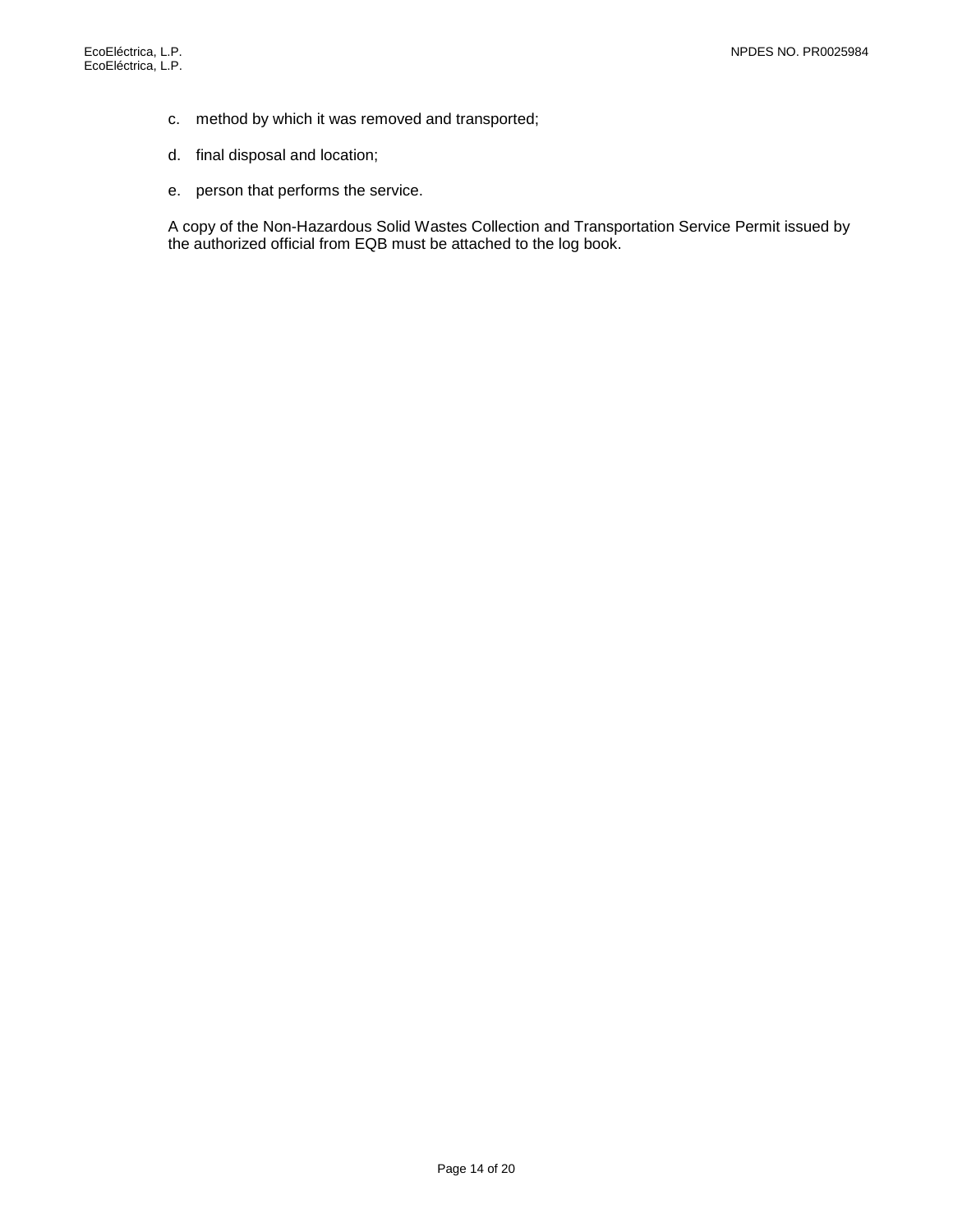# <span id="page-17-0"></span>**APPENDIX A: 126 PRIORITY POLLUTANTS**

## From 40 CFR Part 423, Appendix A

| 001        | Acenaphthene                                                       |
|------------|--------------------------------------------------------------------|
| 002        | Acrolein                                                           |
| 003        | Acrylonitrile                                                      |
| 004        | Benzene                                                            |
| 005        | Benzidine                                                          |
| 006        | Carbon tetrachloride (tetrachloromethane)                          |
| 007        | Chlorobenzene                                                      |
| 008        | 1,2,4-trichlorobenzene                                             |
| 009<br>010 | Hexachlorobenzene<br>1,2-dichloroethane                            |
| 011        | 1,1,1-trichloreothane                                              |
| 012        | Hexachloroethane                                                   |
| 013        | 1,1-dichloroethane                                                 |
| 014        | 1,1,2-trichloroethane                                              |
| 015        | 1,1,2,2-tetrachloroethane                                          |
| 016        | Chloroethane                                                       |
| 018        | Bis(2-chloroethyl) ether                                           |
| 019        | 2-chloroethyl vinyl ether (mixed)                                  |
| 020        | 2-chloronaphthalene                                                |
| 021        | 2,4, 6-trichlorophenol                                             |
| 022<br>023 | Parachlorometa cresol                                              |
| 024        | Chloroform (trichloromethane)<br>2-chlorophenol                    |
| 025        | 1,2-dichlorobenzene                                                |
| 026        | 1,3-dichlorobenzene                                                |
| 027        | 1,4-dichlorobenzene                                                |
| 028        | 3,3-dichlorobenzidine                                              |
| 029        | 1,1-dichloroethylene                                               |
| 030        | 1,2-trans-dichloroethylene                                         |
| 031        | 2,4-dichlorophenol                                                 |
| 032        | 1,2-dichloropropane                                                |
| 033        | 1,2-dichloropropylene (1,3-dichloropropene)                        |
| 034<br>035 | 2,4-dimethylphenol<br>2,4-dinitrotoluene                           |
| 036        | 2,6-dinitrotoluene                                                 |
| 037        | 1,2-diphenylhydrazine                                              |
| 038        | Ethylbenzene                                                       |
| 039        | Fluoranthene                                                       |
| 040        | 4-chlorophenyl phenyl ether                                        |
| 041        | 4-bromophenyl phenyl ether                                         |
| 042        | Bis(2-chloroisopropyl) ether                                       |
| 043        | Bis(2-chloroethoxy) methane                                        |
| 044        | Methylene chloride (dichloromethane)                               |
| 045<br>046 | Methyl chloride (dichloromethane)<br>Methyl bromide (bromomethane) |
| 047        | Bromoform (tribromomethane)                                        |
| 048        | Dichlorobromomethane                                               |
| 051        | Chlorodibromomethane                                               |
| U52        | Hexachlorobutadiene                                                |
| 053        | Hexachloromyclopentadiene                                          |
| 054        | Isophorone                                                         |
| 055        | Naphthalene                                                        |
| 056        | Nitrobenzene                                                       |
| 057<br>058 | 2-nitrophenol                                                      |
| 059        | 4-nitrophenol<br>2,4-dinitrophenol                                 |
| 060        | 4,6-dinitro-o-cresol                                               |
| 061        | N-nitrosodimethylamine                                             |
| 062        | N-nitrosodiphenylamine                                             |
| 063        | N-nitrosodi-n-propylamin                                           |
| 064        | Pentachlorophenol                                                  |
| 065        | Phenol                                                             |
| 066        | Bis(2-ethylhexyl) phthalate                                        |
| 067        | Butyl benzyl phthalate                                             |
| 068<br>069 | Di-N-Butyl Phthalate                                               |
| <u>n70</u> | Di-n-octyl phthalate<br>Disthyl Phthalate                          |

| 070 |  | Diethyl Phthalate |
|-----|--|-------------------|
|-----|--|-------------------|

| 071        | Dimethyl phthalate                                       |
|------------|----------------------------------------------------------|
| 072        | $1,2$ -benzanthracene (benzo(a) anthracene)              |
| 073        | Benzo(a) pyrene $(3,4$ -benzo-pyrene)                    |
| 074        | 3,4-Benzofluoranthene (benzo(b) fluoranthene)            |
| 075        | 11,12-benzofluoranthene (benzo(b) fluoranthene)          |
| 076        | Chrysene                                                 |
| 077        | Acenaphthylene                                           |
| 078        | Anthracene                                               |
|            |                                                          |
| 079<br>080 | 1,12-benzoperylene (benzo(ghi) perylene)<br>Fluorene     |
|            | Phenanthrene                                             |
| 081        |                                                          |
| 082        | 1,2,5,6-dibenzanthracene (dibenzo(,h) anthracene)        |
| 083        | Indeno $(1,2,3$ -cd) pyrene $(2,3$ -o-pheynylene pyrene) |
| 084        | Pyrene                                                   |
| 085        | Tetrachloroethylene                                      |
| 086        | Toluene                                                  |
| 087        | Trichloroethylene                                        |
| 088        | Vinyl chloride (chloroethylene)                          |
| 089        | Aldrin                                                   |
| 090        | Dieldrin                                                 |
| 091        | Chlordane (technical mixture and metabolites)            |
| 092        | $4,4-DDT$                                                |
| 093        | $4,4$ -DDE (p,p-DDX)                                     |
| 094        | $4,4$ -DDD $(p,p$ -TDE)                                  |
| 095        | Alpha-endosulfan<br>Beta-endosulfan                      |
| 096<br>097 | Endosulfan sulfate                                       |
| 098        | Endrin                                                   |
| 099        | Endrin aldehyde                                          |
| 100        | Heptachlor                                               |
| 101        | Heptachlor epoxide (BHC-hexachlorocyclohexane)           |
| 102        |                                                          |
| 103        | Alpha-BHC<br>Beta-BHC                                    |
| 104        | Gamma-BHC (lindane)                                      |
| 105        | Delta-BHC (PCB-polychlorinated biphenyls)                |
| 106        | PCB-1242 (Arochlor 1242)                                 |
| 107        | PCB-1254 (Arochlor 1254)                                 |
| 108        | PCB-1221 (Arochlor 1221)                                 |
| 109        | PCB-1232 (Arochlor 1232)                                 |
| 110        | PCB-1248 (Arochlor 1248)                                 |
| 111        | PCB-1260 (Arochlor 1260)                                 |
| 112        | PCB-1016 (Arochlor 1016)                                 |
| 113        | Toxaphene                                                |
| 114        | Antimony                                                 |
| 115        | Arsenic                                                  |
|            |                                                          |

- 
- 116 Asbestos<br>117 Beryllium 117 Beryllium<br>118 Cadmium
- 
- 118 Cadmium<br>119 Chromium
- 120 Copper
- 119 Chromium<br>
120 Copper<br>
121 Cyanide, T<br>
122 Lead<br>
123 Mercury 121 Cyanide, Total
- 122 Lead
- 123 Mercury
- 123 McCal<br>
124 Nickel<br>
125 Seleniu<br>
126 Silver<br>
127 Thalliu
- Selenium
- Silver
- 127 Thallium<br>126 Silver<br>128 Zinc
- 126 Silver
- 128 Zinc
- 129 2,3,7,8-tetrachloro-dibenzo-p- dioxin (TCDD)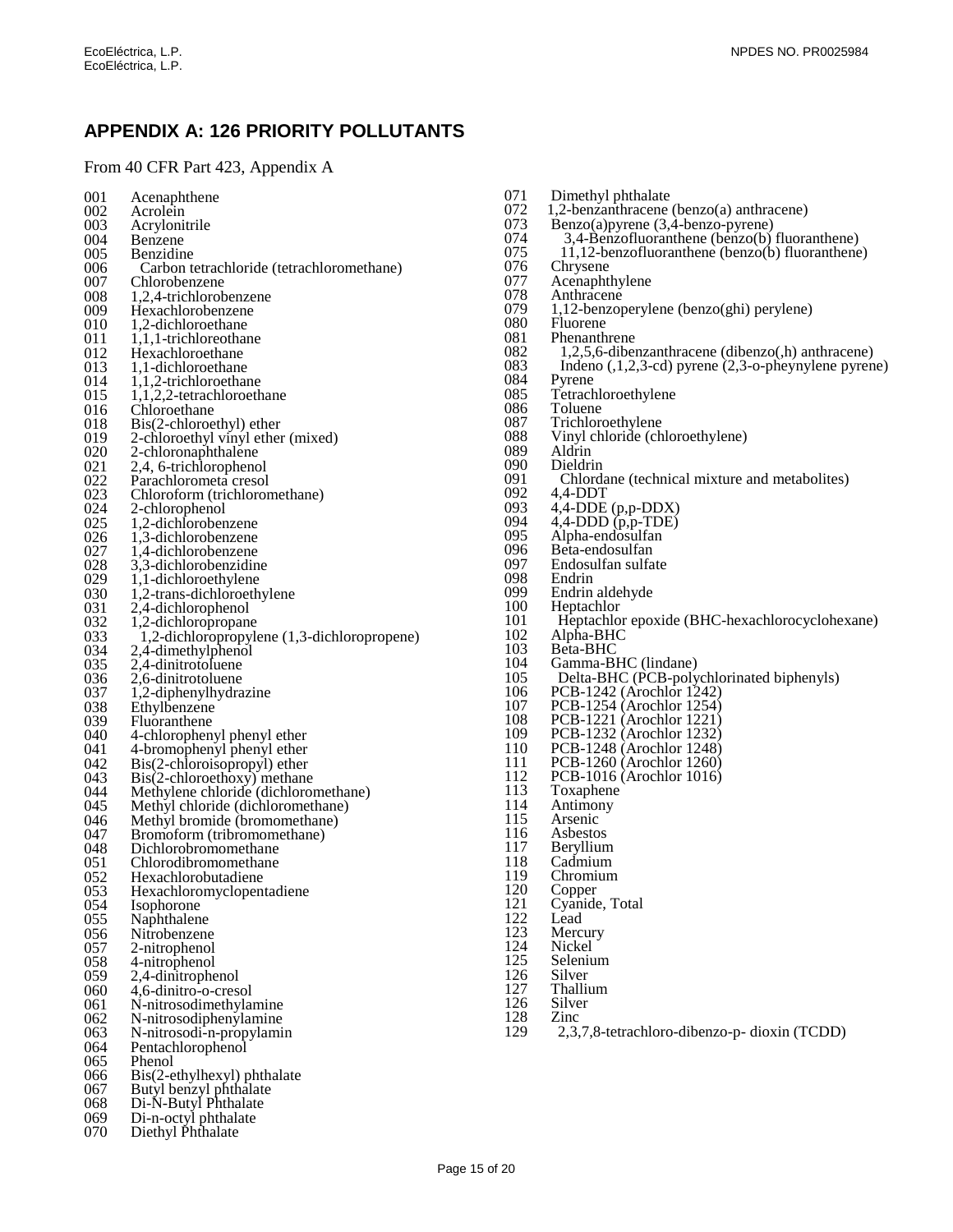# <span id="page-18-0"></span>**ATTACHMENT A: DEFINITIONS**

*Acute Toxicity Test* means any toxicity test designed to determine the concentration in which a response to a stimulus, such as a total effluent, specific substance or combinations of these, has sufficient severity to induce an adverse effect on a group of test organisms during a period of 96 hours or less; even if said effect is not necessarily the death of the organisms.

*Acute Toxicity Unit (TUa)* means the reciprocal of the effluent concentration that causes 50 percent of the organisms to die in an acute toxicity test or induce a response halfway between the base line and maximum as defined by the following equation:

 $TU_a = 100 / (LC_{50})$ 

(The LC<sup>50</sup> should be expressed in terms of the percent of effluent in the dilution water.)

*Average Monthly Discharge Limitation (AML)* means the highest allowable average of daily discharges over a calendar month, calculated as the sum of all daily discharges measured during a calendar month divided by the number of daily discharges measured during that month. [40 CFR 122.2]

*Average Weekly Discharge Limitation (AWL)* means the highest allowable average of daily discharges over a calendar week (Sunday through Saturday), calculated as the sum of all daily discharges measured during a calendar week divided by the number of daily discharges measured during that week. [40 CFR 122.2]

*Best Management Practices (BMP)* means the most effective practicable means of preventing or reducing the amount of pollution generated by nonpoint and point sources to a level more compatible to the water quality goals, including, but not limited to, structural and non-structural controls and operating and maintenance procedures. [40 CFR 122.2]

*Biosolids* means non-hazardous sewage sludge, as defined in 40 CFR Part 503.9. Sewage sludge that is hazardous, as defined in 40 CFR Part 261, must be disposed of in accordance with Resource Conservation and Recovery Act.

*Bypass* means the intentional diversion of waste streams from any portion of a treatment facility as discussed in 13. Bypass of Attachment B of this permit. [40 CFR 122.41(m)]

*Composite* means a combination of individual (or continuously taken) samples obtained at regular intervals over the entire discharge day. The volume of each sample must be proportional to the discharge flow rate. For a continuous discharge, a minimum of 24 individual grab samples (at hourly intervals) must be collected and combined to constitute a 24-hour composite sample. For intermittent discharges of more than 4 hours duration, grab samples must be taken at a minimum of 30-minute intervals.

*Chronic Toxicity Test* means any toxicity test designed to determine the concentration in which a response to a stimulus, such as a total effluent, a specific substance, or combination of these, has sufficient severity to induce a long-term adverse effect on a group of test organisms. A chronic effect could be lethality, reduction of growth rate, reduction of reproduction rate, etc.

*Chronic Toxicity Unit (TUc)* means the reciprocal of the effluent concentration that causes no observable effect on the test organisms by the end of the chronic exposure period obtained during a chronic toxicity test as defined by the following equation:

### $TU_c = 100 / NOEC$

(The NOEC value should be expressed in terms of the percent of effluent in the dilution water.)

*Critical Initial Dilution* means the minimum dilution to be determined by means of the sue of a mathematical model to be approved by EQB, and according to the procedures described in the *Mixing Zone and Bioassay Guidelines*, approved by EQB.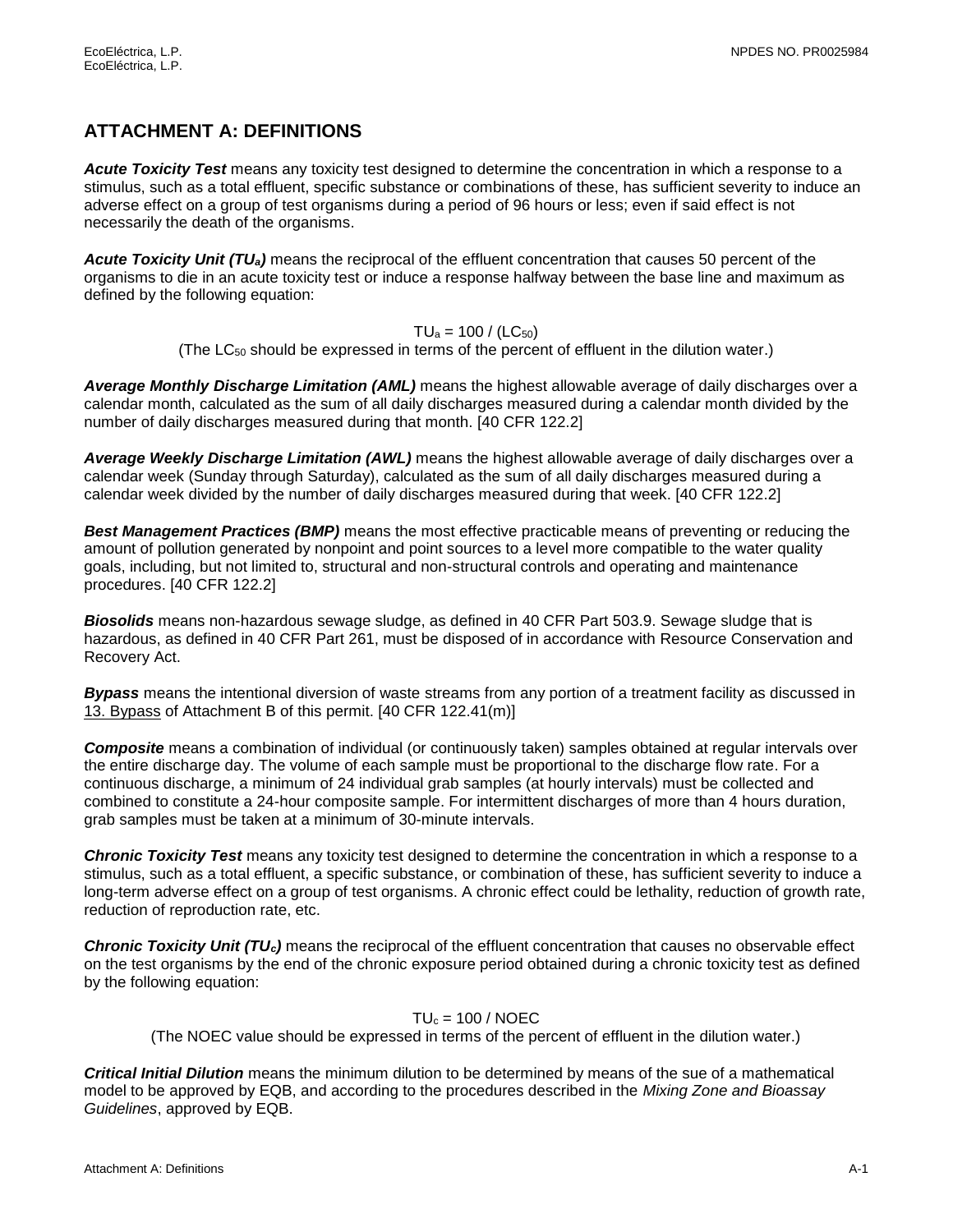**Daily Discharge** is defined as either (1) the total mass of the constituent discharged over the calendar day (12:00 a.m. through 11:59 p.m.) or any 24-hour period that reasonably represents a calendar day for purposes of sampling (as specified in the permit), for a constituent with limitations expressed in units of mass; or (2) the unweighted arithmetic mean measurement of the constituent over the day for a constituent with limitations expressed in other units of measurement (e.g., concentration).

The daily discharge may be determined by the analytical results of a composite sample taken over the course of one day (a calendar day or other 24-hour period defined as a day) or by the arithmetic mean of analytical results from one or more grab samples taken over the course of the day. For composite sampling, if 1 day is defined as a 24-hour period other than a calendar day, the analytical result for the 24-hour period will be considered as the result for the calendar day in which the 24-hour period ends. [40 CFR 122.2]

*Director* means the *Regional Administrator* or the *State Director*, as the context requires, or an authorized representative. Until Puerto Rico has an approved state program authorized by EPA under 40 CFR Part 123, *Director* means the Regional Administrator. Following authorization, *Director* means the State Director. Even in such circumstances, EPA may retain authority to take certain action (see, for example, 40 CFR 123.1(d), 45 *Federal Register* 14178, April 1, 1983, on the retention of jurisdiction over permits EPA issued before program approval). If any condition of this permit requires the reporting of information or other actions to both the Regional Administrator and the State Director, regardless of who has permit issuing authority, the terms *Regional Administrator* and *State Director* will be used in place of *Director*. [40 CFR 122.2]

*Discharge Monitoring Report (DMR)* means EPA uniform national form, including any subsequent additions, revisions, or modifications, for the reporting of self-monitoring results by the Permittee. [40 CFR 122.2]

*Geometric Mean* means the *n*th root of the product of *n* numbers.

*Grab* means an individual sample collected in less than 15 minutes.

*ICIS* means EPA's Integrated Compliance Information System that provides web access to enforcement and compliance assurance data to EPA and state agencies.

*Inhibition Concentration 25 (IC25)* means a point estimate of the effluent concentration that would cause a 25-percent reduction in a non-lethal (e.g., reproduction, growth) or lethal (mortality) biological measurement.

*Lethal Concentration (LC50)* means the concentration of effluent, specific substances or combination of these that is lethal to 50 percent of test organisms exposed during a specific period in a toxicity test.

*Lowest Observable Effects Concentration (LOEC)* means the lowest concentration of an effluent or toxicant that results in adverse effects on the test organisms. That is, where the values for the observed endpoints are statistically different from the control.

*Maximum Daily Discharge Limitation (MDL)* means the highest allowable daily discharge of a pollutant, over a calendar day (or 24-hour period). For pollutants with limitations expressed in units of mass, the daily discharge is calculated as the total mass of the pollutant discharged over the day. For pollutants with limitations expressed in other units of measurement, the daily discharge is calculated as the arithmetic mean measurement of the pollutant over the day.

*Median* is the middle measurement in a set of data. The median of a set of data is found by first arranging the measurements in order of magnitude (either increasing or decreasing order). If the number of measurements (*n*) is odd, the median =  $X_{(n+1)/2}$ . If *n* is even, the median =  $(X_{n/2} + X_{(n/2)+1})/2$  (i.e., the midpoint between the *n*/2 and *n*/2+1).

*Minimum Level (ML)* is the concentration at which the entire analytical system must give a recognizable signal and acceptable calibration point. The ML is the concentration in a sample that is equivalent to the concentration of the lowest calibration standard analyzed by a specific analytical procedure, assuming that all the methodspecified sample weights, volumes, and processing steps have been followed.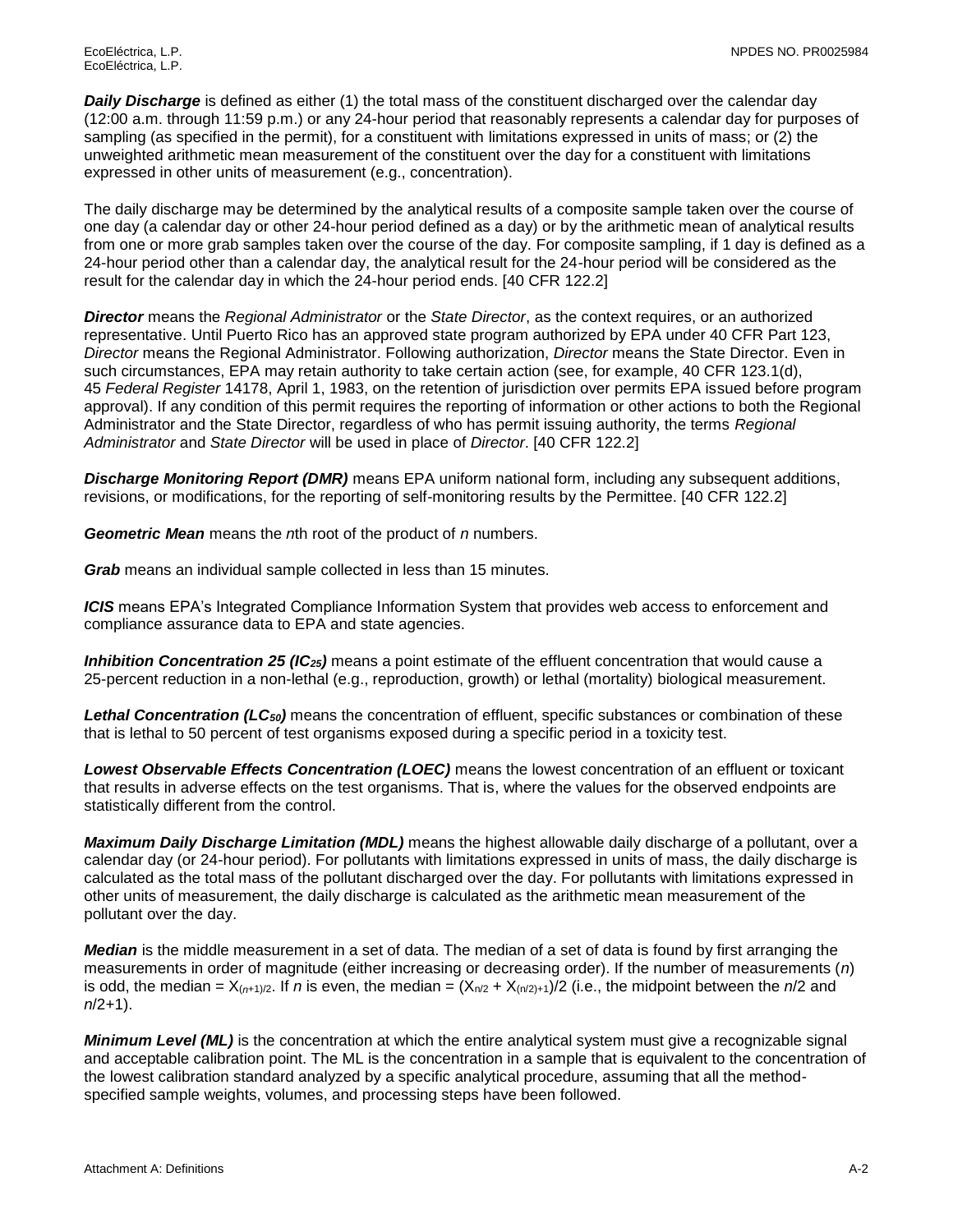*Mixing Zone* is a limited volume of receiving water that is allocated for mixing with a wastewater discharge where water quality criteria can be exceeded without causing adverse effects on the overall water body.

*Monthly* means one day each month (the same day each month) and a normal operating day (e.g., the 2nd Tuesday of each month).

*No Observed Effect Concentration (NOEC)* means the highest tested concentration of an effluent or a toxicant at which no adverse effects are observed on the aquatic test organisms at a specific time of observation.

*Not Detected (ND)* are those sample results less than the ML.

*Regional Administrator* means the Regional Administrator of EPA Region 2 or the authorized representative of the Regional Administrator.

*Severe property damage* means substantial physical damage to property, damage to the treatment facilities which causes them to become inoperable, or substantial and permanent loss of natural resources which can reasonably be expected to occur in the absence of a bypass. Severe property damage does not mean economic loss caused by delays in production.

*Toxic pollutant* means any of the pollutants listed in 40 CFR 401.15 (45 *Federal Register* 44503, July 30, 1979) and any modification to that list in accordance with CWA section 307(a)(1). [40 CFR 122.2]

*Toxicity Reduction Evaluation (TRE)* is a study conducted in a step-wise process designed to identify the causative agents of effluent or ambient toxicity, isolate the sources of toxicity, evaluate the effectiveness of toxicity control options, and then confirm the reduction in toxicity. The first steps of the TRE consist of collecting data relevant to the toxicity, including additional toxicity testing, and evaluating facility operations and maintenance practices, and best management practices. A Toxicity Identification Evaluation (TIE) may be required as part of the TRE, if appropriate. (A TIE is a set of procedures to identify the specific chemical(s) responsible for toxicity. These procedures are performed in three phases (characterization, identification, and confirmation) using aquatic organism toxicity tests.)

*Total Maximum Daily Loads (TMDLs)* are calculations of the maximum amount of a pollutant that a water body can receive and still safely meet water quality standards. TMDLs are the sum of the individual wasteload allocations for point sources and load allocations for nonpoint sources and natural background. [40 CFR 130.2(i)]

*Upset* is an exceptional incident in which there is unintentional and temporary noncompliance with technologybased permit effluent limitations because of factors beyond the reasonable control of the Permittee. An upset does not include noncompliance to the extent caused by operational error, improperly designed treatment facilities, inadequate treatment facilities, lack of preventive maintenance, or careless or improper operation as discussed in 14. Upset of Attachment B of this permit. [40 CFR 122.41(n)]

*Waters of Puerto Rico* means all coastal waters, surface waters, estuarine waters, ground waters and wetland as defined in Puerto Rico Water Quality Standards Regulations, as amended.

*Weekly* means every seventh day (the same day of each week) and a normal operating day

.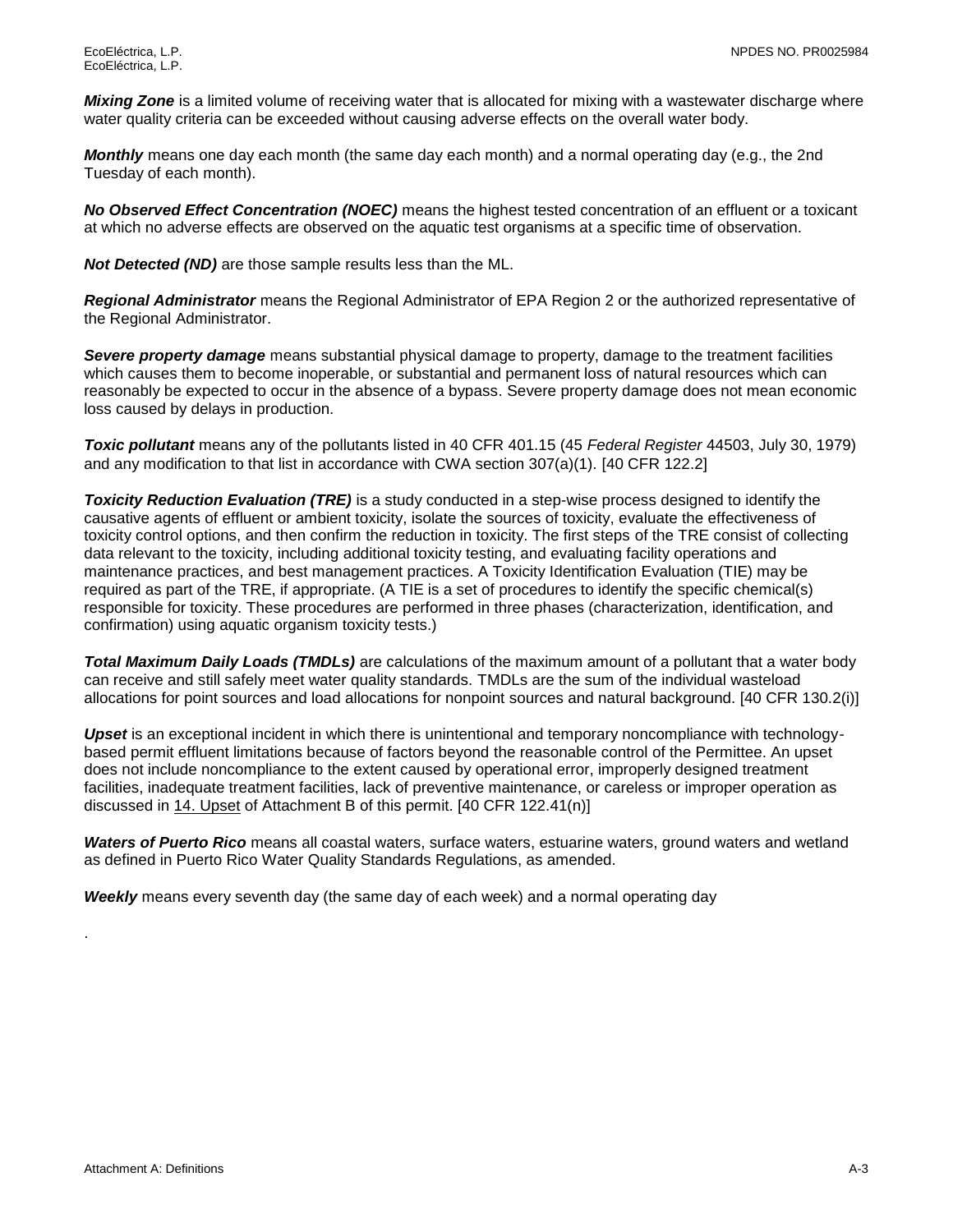# <span id="page-21-0"></span>**ATTACHMENT B: STANDARD CONDITIONS**

General Conditions language in this attachment for sections 1 through 14, and 17 is based on the *Code of Federal Regulations* (CFR) published on July 1, 2013. Reference to provisions in the *United States Code* (U.S.C.) is based on the date of permit issuance.

| Section          | <b>Section Title</b>                           | Reference           |
|------------------|------------------------------------------------|---------------------|
| 1.               | Duty to comply                                 | 40 CFR 122.41(a)    |
| $\mathfrak{D}$   | Duty to reapply                                | 40 CFR 122.41(b)    |
| 3.               | Need to halt or reduce not a defense           | 40 CFR 122.41(c)    |
| 4.               | Duty to mitigate                               | 40 CFR 122.41(d)    |
| 5.               | Proper operation and maintenance               | 40 CFR 122.41(e)    |
| 6.               | Permit actions                                 | 40 CFR 122.41(f)    |
| $\overline{7}$ . | Property rights                                | 40 CFR 122.41(g)    |
| 8.               | Duty to provide information                    | 40 CFR 122.41(h)    |
| 9.               | Inspection and entry                           | 40 CFR 122.41(i)    |
| 10.              | Monitoring and records                         | 40 CFR 122.41(j)    |
| 11.              | Signatory requirements                         | 40 CFR 122.41(k)    |
| 12.              | Reporting requirements                         | 40 CFR 122.41(I)    |
| 13.              | <b>Bypass</b>                                  | 40 CFR 122.41(m)    |
| 14.              | Upset                                          | 40 CFR 122.41(n)    |
| 15.              | Removed substances                             | 33 U.S.C. 1311      |
| 16.              | Oil and hazardous substance liability          | 33 U.S.C. 1321      |
| 17.              | Reopener clause for toxic effluent limitations | 40 CFR 122.44(b)(1) |
| 18.              | State laws                                     | 33 U.S.C. 1370      |
| 19.              | Availability of information                    | 33 U.S.C. 1318      |
| 20.              | Severability                                   |                     |

### **Table of Regulatory References for General Conditions**

- 1. Duty to Comply [40 CFR 122.41(a)].
	- a. The Permittee shall comply with all conditions of this permit. Any permit noncompliance constitutes a violation of the Clean Water Act and is grounds for enforcement action; for permit termination, revocation and reissuance, or modification; or for denial of a permit renewal application.
	- b. The Permittee shall comply with effluent standards or prohibitions established under section 307(a) of the Clean Water Act for toxic pollutants and with standards for sewage sludge use or disposal established under section 405(d) of the Clean Water Act within the time provided in the regulations that establish these standards or prohibitions or standards for sewage sludge use or disposal, even if the permit has not yet been modified to incorporate the requirement.
	- c. The Clean Water Act provides that any person who violates sections 301, 302, 306, 307, 308, 318 or 405 of the Clean Water Act, or any permit condition or limitation implementing any such sections in a permit issued under section 402, or any requirement imposed in a pretreatment program approved under sections 402(a)(3) or 402(b)(8) of the Clean Water Act, is subject to a civil penalty not to exceed \$25,000 per day for each violation (\$37,500 as adjusted by 40 CFR Part 19).
	- d. The Clean Water Act provides that any person who negligently violates sections 301, 302, 306, 307, 308, 318, or 405 of the Clean Water Act, or any permit condition or limitation implementing any such sections in a permit issued under section 402 of the Clean Water Act, or any requirement imposed in a pretreatment program approved under section 402(a)(3) or 402(b)(8) of the Clean Water Act, is subject to criminal penalties of not less than \$2,500 nor more than \$25,000 per day of violation, or imprisonment of not more than 1 year, or both. In the case of a second or subsequent conviction for a negligent violation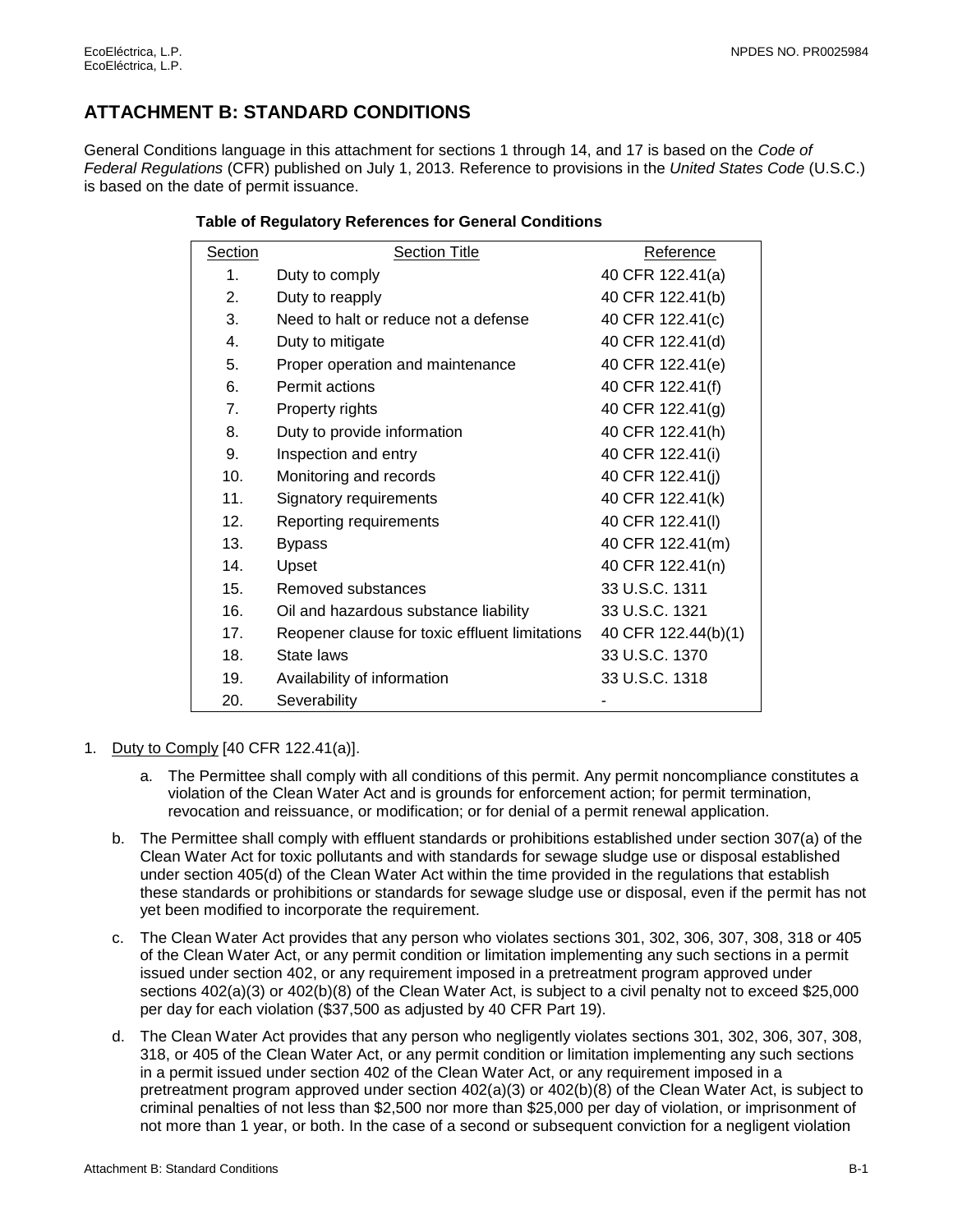of the Clean Water Act, a person shall be subject to criminal penalties of not more than \$50,000 per day of violation, or by imprisonment of not more than 2 years, or both.

- e. The Clean Water Act provides that any person who knowingly violates sections 301, 302, 306, 307, 308, 318, or 405 of the Clean Water Act, or any permit condition or limitation implementing any of such sections in a permit issued under section 402 of the Clean Water Act, or any requirement imposed in a pretreatment program approved under section 402(a)(3) or 402(b)(8) of the Clean Water Act, is subject to criminal penalties of not less than \$5,000 nor more than \$50,000 per day of violation, or imprisonment for not more than 3 years, or both. In the case of a second or subsequent conviction for a knowing violation of the Clean Water Act, a person shall be subject to criminal penalties of not more than \$100,000 per day of violation, or imprisonment of not more than 6 years, or both.
- f. Any person who knowingly violates sections 301, 302, 303, 306, 307, 308, 318 or 405 of the Clean Water Act, or any permit condition or limitation implementing any of such sections in a permit issued under section 402 of the Clean Water Act, and who knows at that time that he thereby places another person in imminent danger of death or serious bodily injury, shall, upon conviction, be subject to a fine of not more than \$250,000 or imprisonment of not more than 15 years, or both. A person which is an organization, as defined at 33 U.S.C. 309(c)(3)(B)(iii), shall, upon conviction be subject to a fine of not more than \$1,000,000. In the case of a second or subsequent conviction for a knowing endangerment violation of the Clean Water Act, the maximum punishment shall be doubled with respect to both fine and imprisonment.
- g. Any person who knowingly makes any false material statement, representation, or certification in any application, record, report, plan, or other document filed or required to be maintained under the Clean Water Act or who knowingly falsifies, tampers with, or renders inaccurate any monitoring device or method required to be maintained under this chapter, shall upon conviction, be punished by a fine of not more than \$10,000, or imprisonment for not more than 2 years, or both. In the case of a second or subsequent conviction, under this paragraph, punishment shall be by a fine of not more than \$20,000 per day of violation, or by imprisonment of not more than 4 years, or both.
- h. Any person may be assessed an administrative penalty by the Administrator for violating sections 301, 302, 306, 307, 308, 318 or 405 of this Act, or any permit condition or limitation implementing any of such sections in a permit issued under section 402 of this Act. Administrative penalties for Class I violations are not to exceed \$10,000 per violation (\$16,000 as adjusted by 40 CFR Part 19), with the maximum amount of any Class I penalty assessed not to exceed \$25,000 (\$37,500 as adjusted by 40 CFR Part 19). Penalties for Class II violations are not to exceed \$10,000 per day for each day during which the violation continues (\$16,000 as adjusted by 40 CFR Part 19), with the maximum amount of any Class II penalty not to exceed \$125,000 (\$177,500 as adjusted by 40 CFR Part 19).
- 2. Duty to Reapply [40 CFR 122.41(b)]. This permit and the authorization to discharge shall terminate on the expiration date indicated on the first page. In order to receive authorization to discharge after the expiration date of this permit, the Permittee shall apply for and obtain a new permit. If the permit issuing authority remains the EPA, the Permittee shall complete, sign, and submit an application to the Director no later than 180 days before the expiration date. All applications must be submitted to:

Joan Leary Matthews, Director Clean Water Division U.S. Environmental Protection Agency, Region 2 290 Broadway, 24th Floor New York, NY 10007-1866 Attention: Clean Water Regulatory Branch

- 3. Need to Halt or Reduce not a Defense [40 CFR 122.41(c)]. It shall not be a defense for a Permittee in an enforcement action that it would have been necessary to halt or reduce the permitted activity in order to maintain compliance with the conditions of this permit.
- 4. Duty to Mitigate [40 CFR 122.41(d)]. The Permittee shall take all reasonable steps to minimize or prevent any discharge or sludge use or disposal in violation of this permit which has a reasonable likelihood of adversely affecting human health or the environment.
- 5. Proper operation and maintenance [40 CFR 122.41(e)]. The Permittee shall at all times properly operate and maintain all facilities and systems of treatment and control (and related appurtenances) which are installed or used by the Permittee to achieve compliance with the conditions of this permit. Proper operation and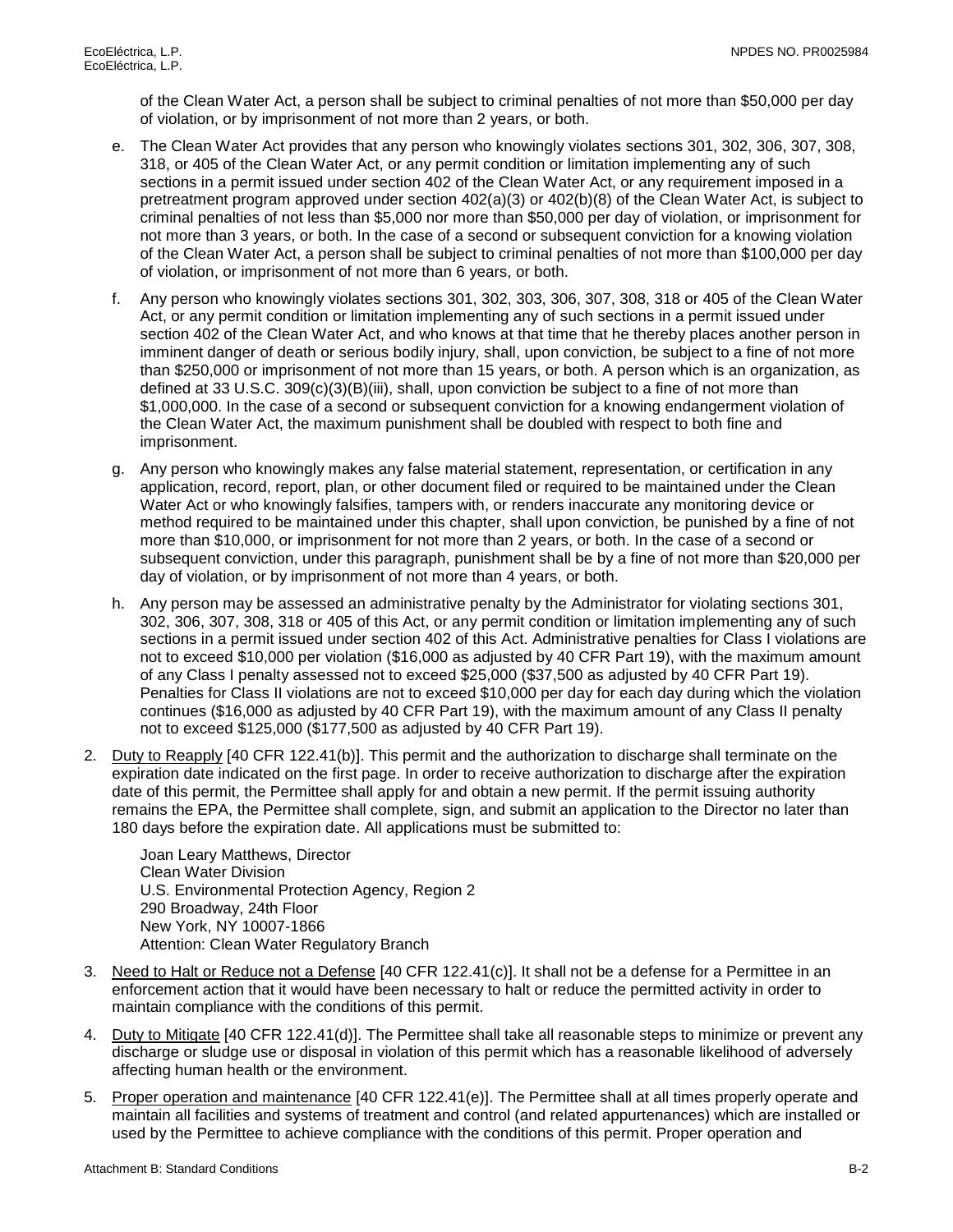maintenance also includes adequate laboratory controls and appropriate quality assurance procedures. This provision requires the operation of back up or auxiliary facilities or similar systems which are installed by a Permittee only when the operation is necessary to achieve compliance with the conditions of the permit.

- 6. Permit actions [40 CFR 122.41(f)]. This permit may be modified, revoked and reissued, or terminated during its term pursuant to 40 CFR Part 122, Subpart D. The filing of a request by the Permittee for a permit modification, revocation and reissuance, or termination, or a notification of planned changes or anticipated noncompliance does not stay any permit condition.
- 7. Property rights [40 CFR 122.41(g)]. This permit does not convey any property rights of any sort, or any exclusive privileges.
- 8. Duty to provide information [40 CFR 122.41(h)]. The Permittee shall furnish to the Director, within a reasonable time, any information which the Director may request to determine whether cause exists for modifying, revoking and reissuing, or terminating this permit, or to determine compliance with this permit. The Permittee shall also furnish to the Director, upon request, copies of records required to be kept by this permit.
- 9. Inspection and Entry [40 CFR 122.41(i)]. The Permittee shall allow the Director, or an authorized representative (including an authorized contractor acting as a representative of the Administrator), upon presentation of credentials and other documents as may be required by law, to:
	- a. Enter upon the Permittee's premises where a regulated facility or activity is located or conducted, or where records must be kept under the conditions of this permit;
	- b. Have access to and copy, at reasonable times, any records that must be kept under the conditions of this permit;
	- c. Inspect at reasonable times any facilities, equipment (including monitoring and control equipment), practices, or operations regulated or required under this permit; and
	- d. Sample or monitor at reasonable times, for the purposes of assuring permit compliance or as otherwise authorized by the Clean Water Act, any substances or parameters at any location.
- 10. Monitoring and records [40 CFR 122.41(j)].
	- a. Samples and measurements taken for the purpose of monitoring shall be representative of the monitored activity.
	- b. Except for records of monitoring information required by this permit related to the Permittee's sewage sludge use and disposal activities, which shall be retained for a period of at least five years (or longer as required by 40 CFR Part 503), the Permittee shall retain records of all monitoring information, including all calibration and maintenance records and all original strip chart recordings for continuous monitoring instrumentation, copies of all reports required by this permit, and records of all data used to complete the application for this permit, for a period of at least 3 years from the date of the sample, measurement report or application. This period may be extended by request of the Director at any time.
	- c. Records of monitoring information shall include:
		- 1) The date, exact place, and time of sampling or measurements;
		- 2) The individual(s) who performed the sampling or measurements;
		- 3) The date(s) analyses were performed;
		- 4) The individual(s) who performed the analyses;
		- 5) The analytical techniques or methods used; and
		- 6) The results of such analyses.
	- d. Monitoring must be conducted according to test procedures approved under 40 CFR Part 136 and any subsequent changes to the methods contained therein unless another method is required under 40 CFR subchapters N or O.
	- e. The Clean Water Act provides that any person who falsifies, tampers with, or knowingly renders inaccurate any monitoring device or method required to be maintained under this permit shall, upon conviction, be punished by a fine of not more than \$10,000, or by imprisonment for not more than 2 years, or by both. If a conviction of a person is for a violation committed after a first conviction of such person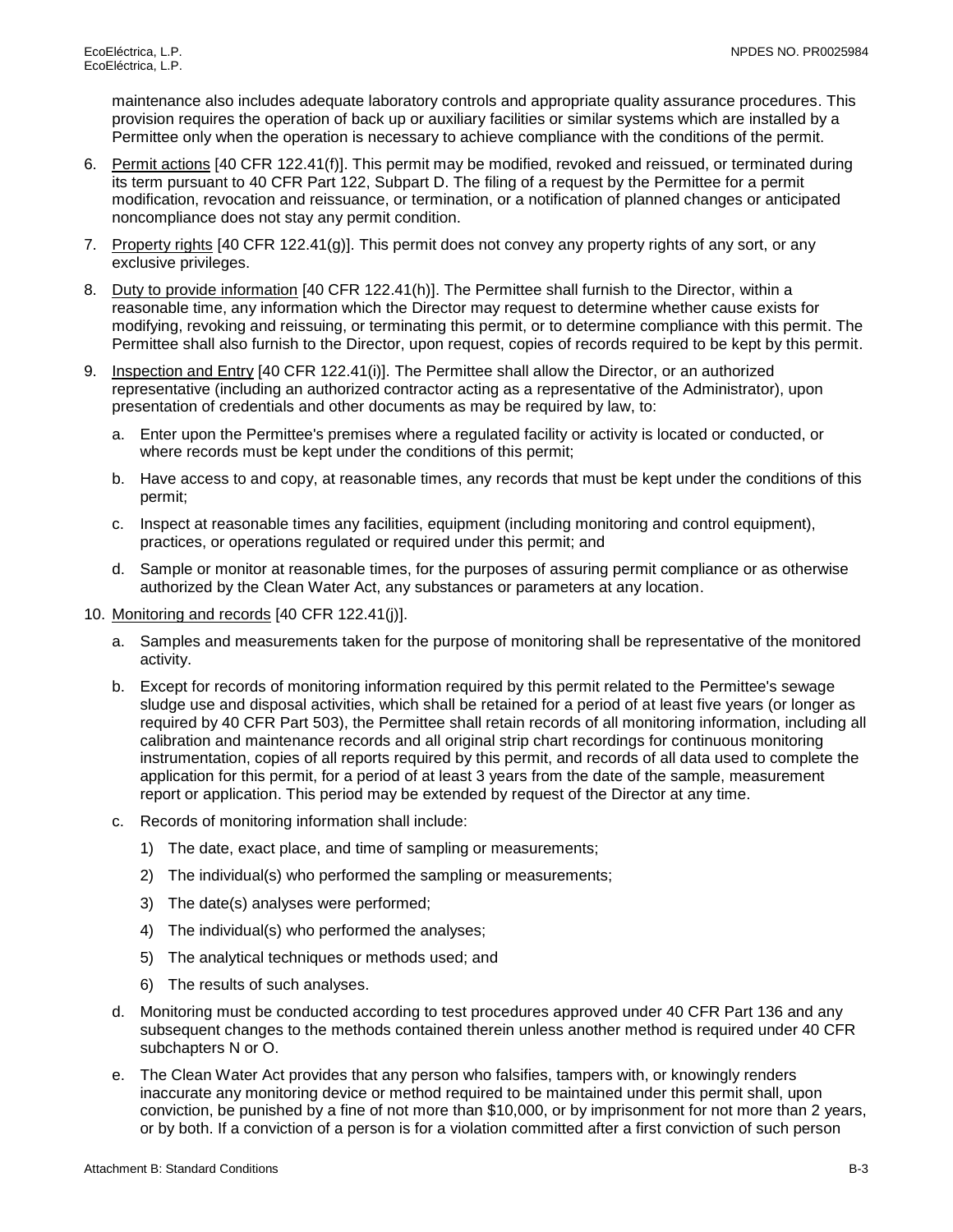under this paragraph, punishment is a fine of not more than \$20,000 per day of violation, or by imprisonment of not more than four years, or both. [See U.S.C. 1319(c)(4)].

- 11. Signatory requirements [40 CFR 122.41(k)]. All applications, reports, or information submitted to the Director shall be signed and certified. (See 40 CFR 122.22)
	- a. Applications. All permit applications shall be signed as follows:
		- 1) For a corporation. By a responsible corporate officer. For the purpose of this section, a responsible corporate officer means: (i) A president, secretary, treasurer, or vice-president of the corporation in charge of a principal business function, or any other person who performs similar policy- or decisionmaking functions for the corporation, or (ii) the manager of one or more manufacturing, production, or operating facilities, provided, the manager is authorized to make management decisions which govern the operation of the regulated facility including having the explicit or implicit duty of making major capital investment recommendations, and initiating and directing other comprehensive measures to assure long term environmental compliance with environmental laws and regulations; the manager can ensure that the necessary systems are established or actions taken to gather complete and accurate information for permit application requirements; and where authority to sign documents has been assigned or delegated to the manager in accordance with corporate procedures.

Note: EPA does not require specific assignments or delegations of authority to responsible corporate officers identified in 40 CFR 122.22(a)(1)(i). EPA will presume that these responsible corporate officers have the requisite authority to sign permit applications unless the corporation has notified the Director to the contrary. Corporate procedures governing authority to sign permit applications may provide for assignment or delegation to applicable corporate positions under 40 CFR 122.22(a)(1)(ii) rather than to specific individuals.

- 2) For a partnership or sole proprietorship. By a general partner or the proprietor, respectively; or
- 3) For a municipality, state, federal, or other public agency. By either a principal executive officer or ranking elected official. For purposes of this section, a principal executive officer of a federal agency includes: a) The chief executive officer of the agency, or b) a senior executive officer having responsibility for the overall operations of a principal geographic unit of the agency (e.g., Regional Administrators of EPA).
- b. All reports required by permits, and other information requested by the Director shall be signed by a person described in paragraph 11.a of Part II.B, or by a duly authorized representative of that person. A person is a duly authorized representative only if:
	- 1) The authorization is made in writing by a person described in paragraph 11.a;
	- 2) The authorization specifies either an individual or a position having responsibility for the overall operation of the regulated facility or activity such as the position of plant manager, operator of a well or a well field, superintendent, position of equivalent responsibility, or an individual or position having overall responsibility for environmental matters for the company, (A duly authorized representative may thus be either a named individual or any individual occupying a named position.) and,
	- 3) The written authorization is submitted to the Regional Administrator, U.S. Environmental Protection Agency, Region 2, 290 Broadway, New York, NY 10007-1866, Attention: Compliance Assistance Program Support Branch, and to EQB.
- c. Changes to authorization. If an authorization under paragraph 11.b of Part II.B is no longer accurate because a different individual or position has responsibility for the overall operation of the facility, a new authorization satisfying the requirements of paragraph 11.b of Part II.B must be submitted to the Director prior to or together with any reports, information, or applications to be signed by an authorized representative.
- d. Certification. Any person signing a document under paragraph 11.a or 11.b of Part II.B shall make the following certification:

I certify under penalty of law that this document and all attachments were prepared under my direction or supervision in accordance with a system designed to assure that qualified personnel properly gather and evaluate the information submitted. Based on my inquiry of the person or persons who manage the system, or those persons directly responsible for gathering the information, the information submitted is,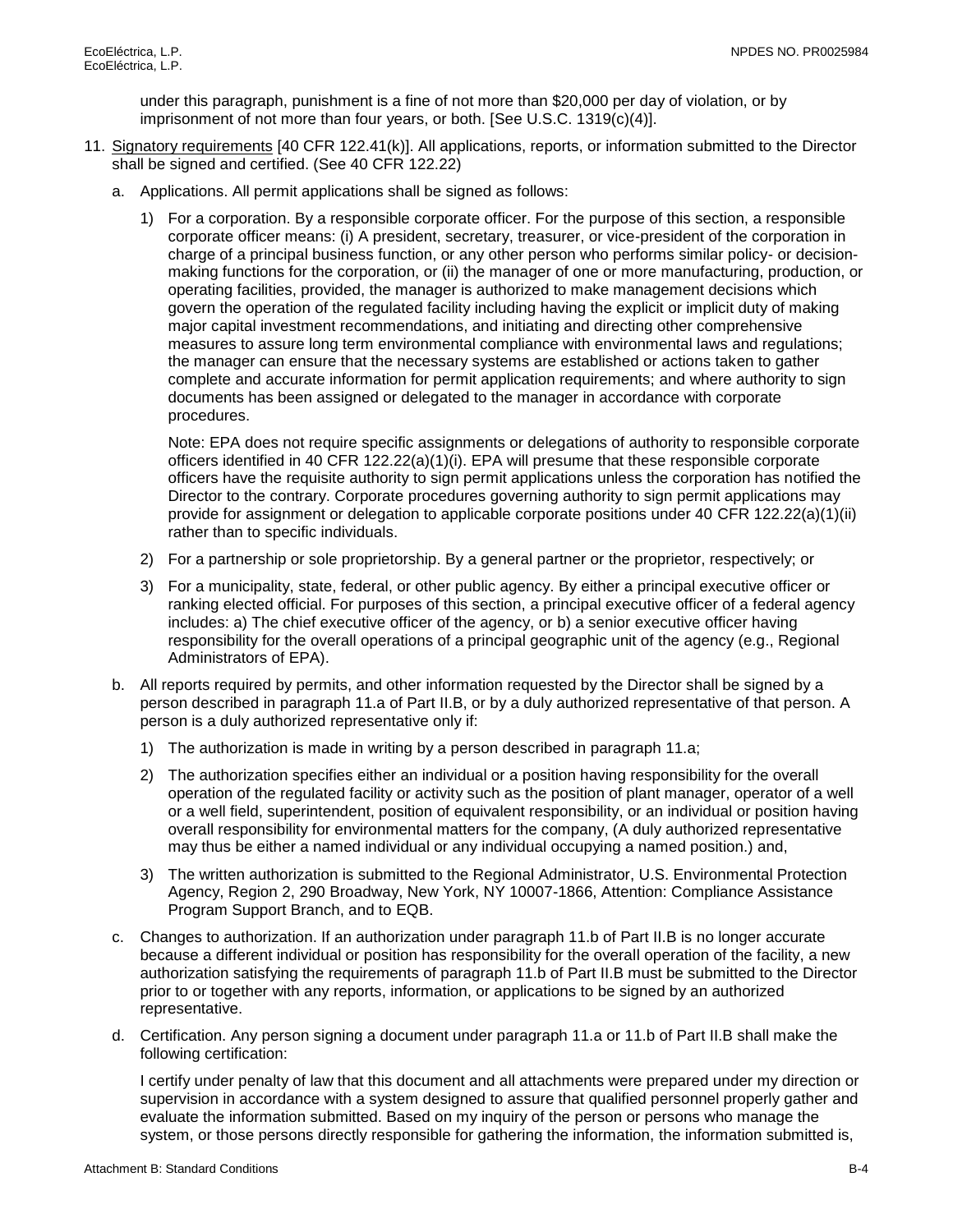to the best of my knowledge and belief, true, accurate, and complete. I am aware that there are significant penalties for submitting false information, including the possibility of fine and imprisonment for knowing violations.

- e. The Clean Water Act provides that any person who knowingly makes any false material statement, representation, or certification in any record or other document submitted or required to be maintained under this permit, including monitoring reports or reports of compliance or noncompliance shall, upon conviction, be punished by a fine of not more than \$10,000 per violation, or by imprisonment for not more than 6 months per violation, or by imprisonment for not more than 6 months per violation, or by both. If a conviction is for a violation committed after a first conviction of such person under this paragraph, punishment shall be by a fine of not more than \$20,000 per day of violation, or by imprisonment of not more than four years, or both. (See CWA section 309.c.4).
- 12. Reporting Requirements [40 CFR 122.41(l)].
	- a. Planned changes. The Permittee shall give notice to the Director as soon as possible of any planned physical alterations or additions to the permitted facility. Notice is required only when:
		- 1) The alteration or addition to a permitted facility may meet one of the criteria for determining whether a facility is a new source in 40 CFR 122.29(b);
		- 2) The alteration or addition could significantly change the nature or increase the quantity of pollutants discharged. This notification applies to pollutants which are subject neither to effluent limitations in the permit, nor to notification requirements under paragraph 4.a of Part I.B (40 CFR 122.42(a)(1)); or
		- 3) The alteration or addition results in a significant change in the Permittee's sludge use or disposal practices, and such alteration, addition, or change may justify the application of permit conditions that are different from or absent in the existing permit, including notification of additional use or disposal sites not reported during the permit application process or not reported pursuant to an approved land application plan.
	- b. Anticipated noncompliance. The Permittee shall give advance notice to the Director of any planned changes in the permitted facility or activity which may result in noncompliance with permit requirements.
	- c. Transfers. This permit is not transferable to any person except after notice to the Director. The Director may require modification or revocation and reissuance of the permit to change the name of the Permittee and incorporate such other requirements as may be necessary under the Clean Water Act. (See 40 CFR 122.61; in some cases, modification or revocation and reissuance is mandatory.)
	- d. Monitoring reports. Monitoring results shall be reported at the intervals specified in Part III of this permit.
		- 1) Monitoring results shall be reported on a Discharge Monitoring Report (DMR) or forms provided or specified by the Director for reporting results of monitoring of sludge use or disposal practices.
		- 2) If the Permittee monitors any pollutant more frequently than required by the permit using test procedures approved under 40 CFR Part 136, or another method required for an industry-specific waste stream under 40 CFR subchapters N or O, the results of such monitoring shall be included in the calculation and reporting of the data submitted in the DMR or sludge reporting form specified by the Director.
		- 3) Calculations for all limitations which require averaging of measurements shall utilize an arithmetic mean unless otherwise specified by the Director in the permit.
	- e. Compliance Schedules. Reports of compliance or noncompliance with, or any progress reports on, interim and final requirements contained in any compliance schedule of this permit shall be submitted no later than 14 days following each schedule date.
	- f. Twenty four hour reporting.
		- 1) The Permittee shall report any noncompliance which may endanger health or the environment. Any information shall be provided orally within 24 hours from the time the Permittee becomes aware of the circumstances to EPA Region 2, Caribbean Environmental Protection Division at (787) 977-5870 and State Director. A written submission shall also be provided within 5 days of the time the Permittee becomes aware of the circumstances. The written submission shall contain a description of the noncompliance and its cause; the period of noncompliance, including exact dates and times, and if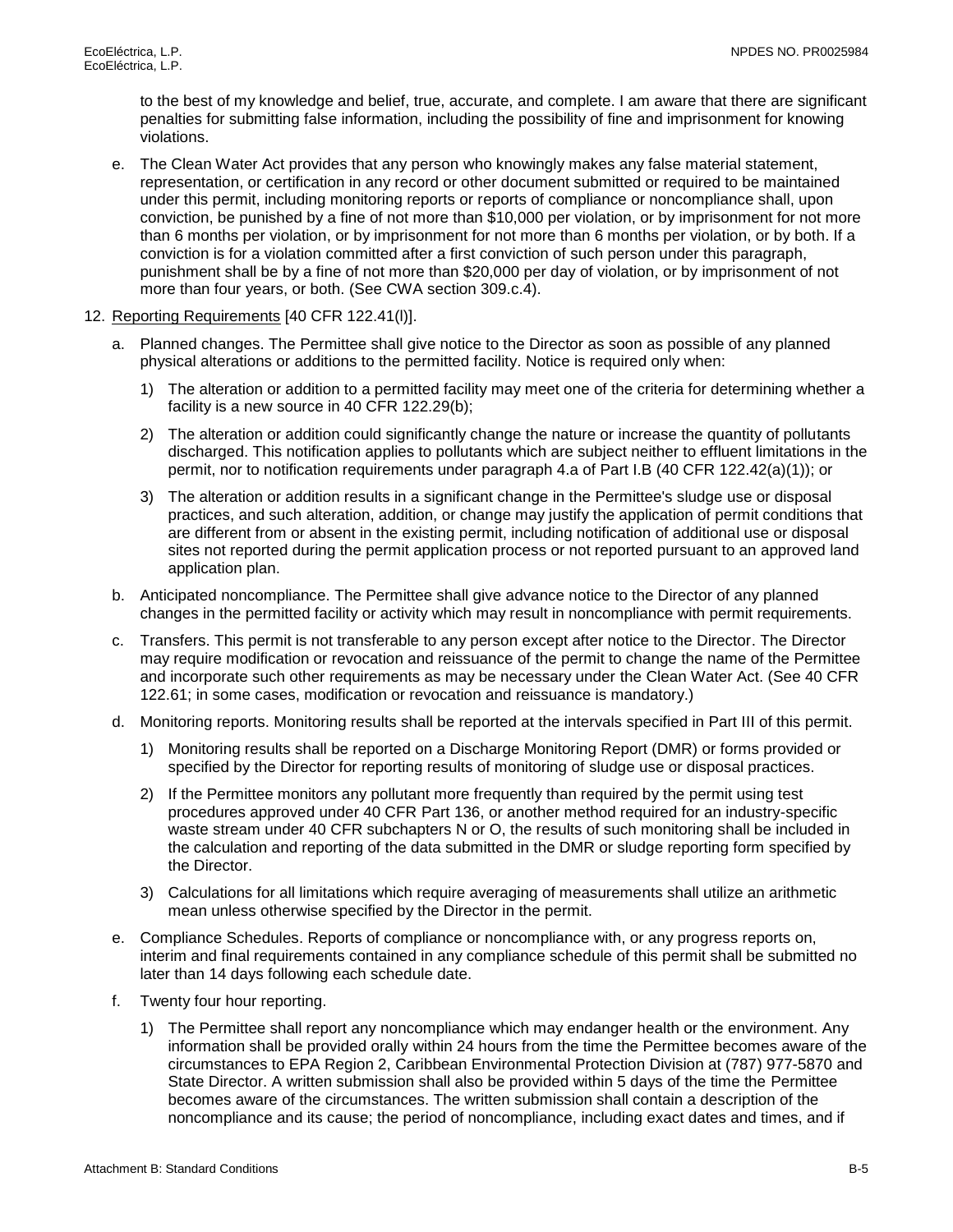the noncompliance has not been corrected, the anticipated time it is expected to continue; and steps taken or planned to reduce, eliminate, and prevent reoccurrence of the noncompliance.

- 2) The following shall be included as information which must be reported within 24 hours under this paragraph.
	- a) Any unanticipated bypass (see 13 below) which exceeds any effluent limitation in the permit. [See 40 CFR 122.41(g)].
	- b) Any upset (see 14 below) which exceeds any effluent limitation in the permit.
	- c) Violation of a maximum daily discharge limitation for any of the pollutants listed by the Director in the permit to be reported within 24 hours. (See 40 CFR 122.44(g)).
- 3) The Director may waive the written report on a case by case basis for reports under paragraph 12.f.(2) of Part II.B if the oral report has been received within 24 hours.
- g. Other noncompliance. The Permittee shall report all instances of noncompliance not reported under paragraphs 12.d, e, and f of Part II.B, at the time the monitoring reports are submitted. The reports shall contain the information listed in paragraph 12.f of Part II.B.
- h. Other information. Where the Permittee becomes aware that it failed to submit any relevant facts in a permit application, or submitted incorrect information in a permit application or in any report to the Director, it shall promptly submit such facts or information.

13. Bypass [40 CFR 122.41(m)].

- a. Bypass not exceeding limitations. The Permittee may allow any bypass to occur which does not cause effluent limitations to be exceeded, but only if it also is for essential maintenance to assure efficient operation. These bypasses are not subject to the provisions of paragraphs 13.b. and 13.c of Part II.B.
- b. Notice.
	- 1) Anticipated bypass. If the Permittee knows in advance of the need for a bypass, it shall submit prior notice, if possible at least ten days before the date of the bypass.
	- 2) Unanticipated bypass. The Permittee shall submit notice of an unanticipated bypass as required in paragraph 12.f of Part II.B (24-hour notice).
- c. Prohibition of bypass.
	- 1) Bypass is prohibited, and the Director may take enforcement action against a Permittee for bypass, unless:
		- a) Bypass was unavoidable to prevent loss of life, personal injury, or severe property damage;
		- b) There were no feasible alternatives to the bypass, such as the use of auxiliary treatment facilities, retention of untreated wastes, or maintenance during normal periods of equipment downtime. This condition is not satisfied if adequate back up equipment should have been installed in the exercise of reasonable engineering judgment to prevent a bypass which occurred during normal periods of equipment downtime or preventive maintenance; and
		- c) The Permittee submitted notices as required under paragraph 13.b of Part II.B.
	- 2) The Director may approve an anticipated bypass, after considering its adverse effects, if the Director determines that it will meet the three conditions listed above in paragraph 13.b.(1) of Part II.B.

### 14. Upset [40 CFR 122.41(n)].

- a. Effect of an upset. An upset constitutes an affirmative defense to an action brought for noncompliance with such technology-based permit effluent limitations if the requirements of paragraph 14.(b) of Part II.B are met. No determination made during administrative review of claims that noncompliance was caused by upset, and before an action for noncompliance, is final administrative action subject to judicial review.
- b. Conditions necessary for a demonstration of upset. A Permittee who wishes to establish the affirmative defense of upset shall demonstrate, through properly signed, contemporaneous operating logs, or other relevant evidence that:
	- 1) An upset occurred and that the Permittee can identify the cause(s) of the upset;